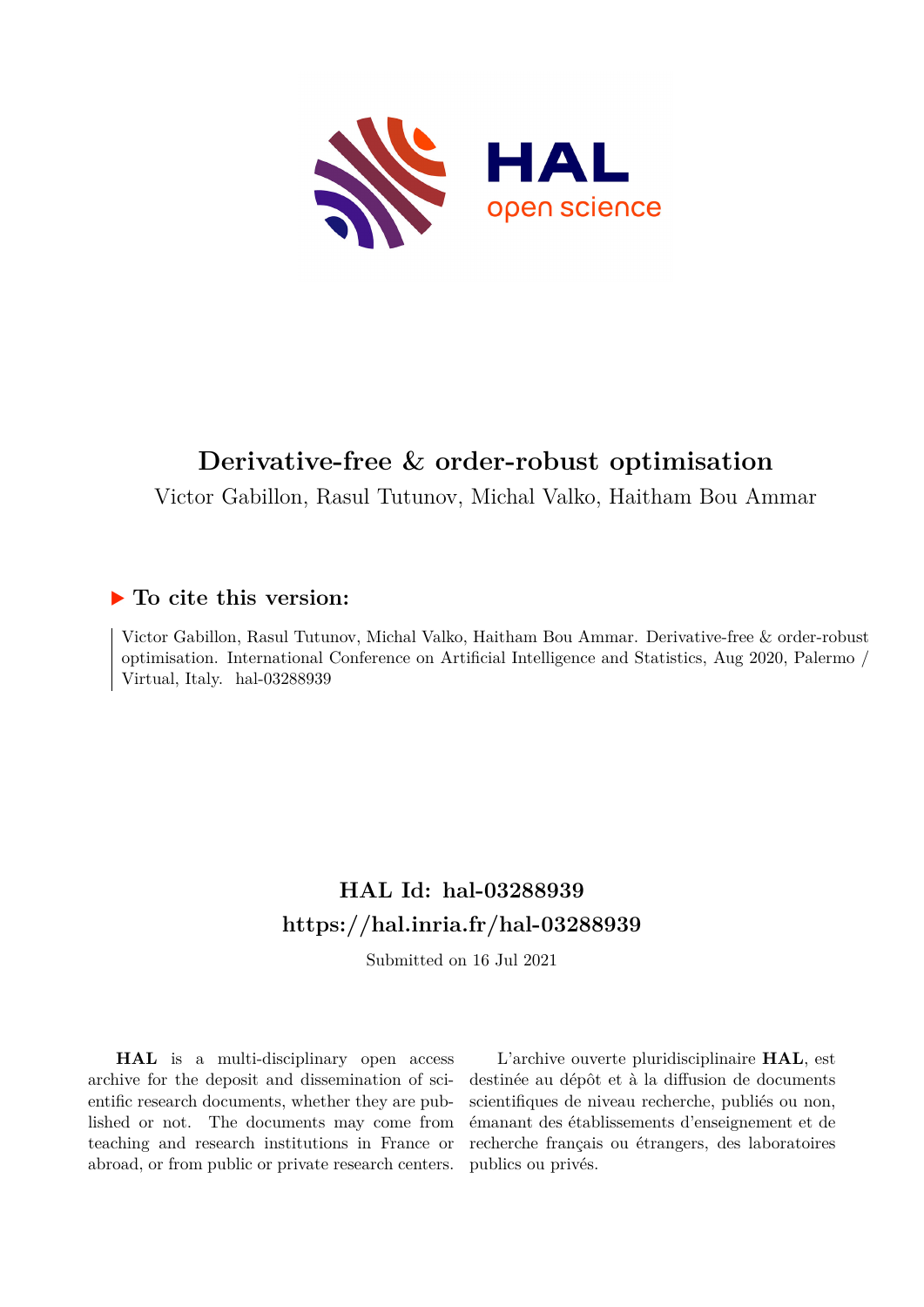# Derivative-Free & Order-Robust Optimisation

Huawei R&D UK<sup>1</sup>

# Abstract

In this paper, we formalise order-robust optimisation as an instance of online learning minimising simple regret, and propose VROOM, a zeroth order optimisation algorithm capable of achieving vanishing regret in non-stationary environments, while recovering favorable rates under stochastic reward-generating processes. Our results are the first to target simple regret definitions in adversarial scenarios unveiling a challenge that has been rarely considered in prior work.

# 1 Introduction

Derivative-free optimisation is a discipline by which learners attempt to determine optimal solutions while only exploiting function value information (Matyas, 1965). Such a setting is of great interest for applications in which it is either difficult to define, access or even compute first and/or second-order function information (Nesterov and Spokoiny, 2017). As such, derivative-free optimisation naturally addresses optimising over functions that are nondifferentiable, non-continuous or even non-smooth.

A variety of versatile zero-order methods have been developed under minimal smoothness assumptions (Auer et al., 2007; Kleinberg et al., 2008). Though flexible, most algorithms in the literature are designed under specific assumptions on the process by which evaluation data is generated. SOO (Munos, 2011), for instance, optimises sequentially over a deterministic function, while StoSOO (Valko et al., 2013) optimises a sequence of noisy but stationary functions. No such algorithm, however, handles a sequence of non-stationary observations – a setting commonly faced in a variety of real-world problems. Consequently, in a scenario in which the process generating the data is unknown a priori, what algorithm would a practitioner employ?

Victor Gabillon,<sup>1</sup> Rasul Tutunov,<sup>1</sup> Michal Valko,<sup>2</sup> Haitham Bou Ammar<sup>1</sup> Inria Lille-Nord Europe<sup>2</sup>

> To illustrate the above concept, consider a lifelong learning problem (Thrun and Mitchell, 1995; Ammar et al., 2014; Parisi et al., 2019) where a model is updated while interacting with a sequence of tasks. Here, the objective is to have a learner capable of performing well on average over all observed data. If the tasks are similar, learning online helps in solving novel tasks. However, when task differences are drastic, catastrophic forgetting occurs (French, 1999; Kirkpatrick et al., 2017) leading to situations where newly observed data hurts performance on earlier problems. In fact, it has been reported that the order by which tasks are streamed dramatically affects average performance. It is for this reason that recent research in lifelong learning has focused on building *order-robust* approaches (Yoon et al., 2019) that we formalise in this work as an instance of online learning with simple regret considerations.

> Precisely, we formalise the above problem by optimising over elements x in a continuous set  $\mathcal{X}$ . *n* tasks are streamed sequentially allowing the learner to attempt a sequence  $x_1, \ldots, x_n$  across rounds. At round t, the learner observes a reward  $f_t(x_t)$  corresponding to the performance of parameter  $x_t$  on task t as represented by the mapping  $f_t$ . After *n* rounds, the agent recommends a parameter  $x(n)$  with the objective of maximizing its average reward over all observed tasks, i.e.,  $\frac{1}{n} \sum_{t=1}^{n} f_t(x(n))$ .

> Contrary to other methods in the literature, we believe that minimal assumptions on the order by which  $f_1, \ldots, f_n$  are observed have to be invoked to ensure order-robustness. Furthermore, our algorithm should also behave near optimally as if an a priori knowledge of such an order (e.g., stochastic observations) was explicitly provided. Interestingly, this motivation unveils a novel problem which we refer to as the best of both worlds (BOB) challenge. Here, we aim to design one simple algorithm that is unaware of the nature of the reward generating process but can acquire near-optimal regret guarantees in both stochastic and adversarial non-stationary settings. In this paper, we take the first step to resolving the aforementioned challenge by proposing VROOM a novel algorithm that optimises over  $f$  at different levels of discretisation of the input space  $X$ . VROOM makes use of the standard importance-weighted estimates used in non-stochastic literature for efficient exploration. We realise, however, that the direct application of these

Proceedings of the 23<sup>rd</sup>International Conference on Artificial Intelligence and Statistics (AISTATS) 2020, Palermo, Italy. PMLR: Volume 108. Copyright 2020 by the author(s).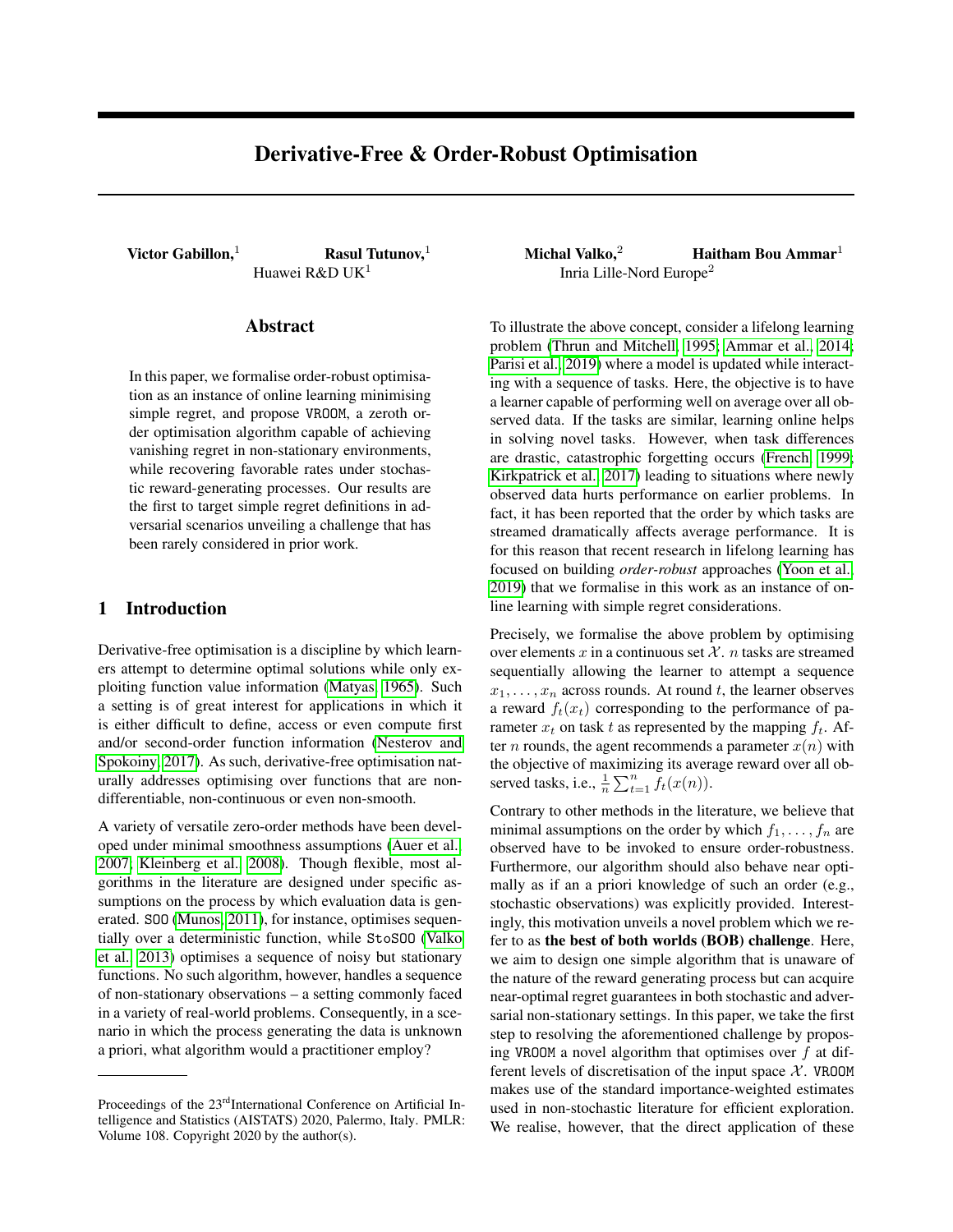techniques to our setting suffers from two major drawbacks related to variance explosion when observation probabilities diminish with discretisation widths, and estimate unreliability due to variance disparities. Providing solutions to each of these above problem, our contributions are summarised as: 1) formally introducing simple regret minimisation in non-stochastic and order-robust optimisation, 2) analysing a uniform exploration algorithm and demonstrating state-of-the-art bounds in non-stochastic settings, and 3) introducing VROOM as a solution to order-robustness proving vanishing regrets in non-stochastic settings and  $\tilde{\mathcal{O}}\left(n^{-\frac{1}{d+3}}\right)$  in the stochastic case.

## 2 Problem Formulation and Analysis Tools

In this section, we detail our problem formulation, its novelty, the associated challenge, and our contributions.

In budgeted optimisation, a learner optimises a function  $f$ :  $\mathcal{X} \to \mathbb{R}$  having access to a number of evaluations limited by *n*. This setting also includes the case  $X \subset \mathbb{R}^D$ . We consider a general case where  $f$  is decomposable as,

$$
f = \frac{1}{n} \sum_{t=1}^{n} f_t.
$$

It is clear that f depends on n. However, since n is a fixed input parameter of the problem, we drop such dependency in our notation for ease of exposition. At each round  $t \in \{1, \ldots, n\}$ , the learner chooses an element  $x_t \in \mathcal{X}$  and observes a real number  $y_t$ , where  $y_t = f_t(x_t)$  quantifying its reward. As we are concerned with order-robustness, we distinguish two feedback settings with respect to the process by which  $f_t$ 's are interconnected:

Stochastic feedback In stochastic feedback, function evaluations are perturbed by a noise in the range  $b \in$  $\mathbb{R}_{+}^{1}$ : Precisely, at any round, we have  $f_t = \overline{f} + \varepsilon_t$ with  $\varepsilon_t$  being a random variable that is identically and independently distributed (i.i.d.) over rounds. Further, we consider the case when  $\overline{f}$  is a function that is independent of  $t$  and  $n$ , and where:

$$
\mathbb{E}[\varepsilon_t] = 0 \quad \text{and} \quad |\varepsilon_t| \le b. \tag{1}
$$

Non-stochastic feedback To consider non-stationary and non-stochastic data, we minimally assume:

$$
|f_{t'}(x) - f_t(x)| \le b \text{ for all } t, t' \text{ and } x \in \mathcal{X}.
$$
 (2)

Actually we will sometimes rephrase this condition as the equivalent condition  $|f_t(x)| \leq f_{max}$  for all  $x \in \mathcal{X}$ and  $t \in [n]$ .

Given these feedback laws, the learner's objective is to return an element  $x(n)$  in X with the largest possible value  $f(x)$  after the *n* evaluations. To that end, we allow the learner to utilise internal randomisation, i.e., sample  $x(n)$ from a distribution  $\nu_n$  of its choice,  $x(n) \sim \nu_n$ .

Since we consider two feedback laws (i.e., stochastic and non-stochastic), we quantify the agent's performance using two notions of simple regrets. In the first, we consider regret as a random variable induced by  $\varepsilon_1, \ldots, \varepsilon_n$  and bound its expectation over the random sequence  $f_1, \ldots, f_n$ :

$$
\mathbb{E}_f[r_n] \triangleq \mathbb{E}_{f_1,\dots,f_n} \left[ \sup_{x \in \mathcal{X}} f(x) - \mathbb{E}_{x(n)}[f(x)] \right]
$$
  
\n
$$
= \sup_{x \in \mathcal{X}} \overline{f}(x) - \mathbb{E}_{f_1,\dots,f_n} \left[ \mathbb{E}_{x(n)} \left[ \overline{f}(x(n)) + \sum_{t=1}^n \varepsilon_t \right] \right]
$$
  
\n
$$
= \sup_{x \in \mathcal{X}} \overline{f}(x) - \mathbb{E}_{x(n)} \left[ \overline{f}(x(n)) \right] - \mathbb{E}_{f_1,\dots,f_n} \left[ \sum_{t=1}^n \varepsilon_t \right]
$$
  
\n
$$
= \sup_{x \in \mathcal{X}} \overline{f}(x) - \mathbb{E}_{x(n)} \left[ \overline{f}(x(n)) \right],
$$

where the expectation with respect to  $\nu_n$ . When it comes to the non-stochastic setting, the situation is simpler where for a given sequence of function observations, we define:

$$
r_n \triangleq \sup_{x \in \mathcal{X}} f(x) - \mathbb{E}_{x(n)}[f(x(n))], \tag{3}
$$

We further consider the case when evaluation is costly. Therefore, we minimise  $r_n$  as a function of n assuming that for any given sequence  $f_1, \ldots, f_n$ , there exists at least one point  $x^* \in \mathcal{X}$  such that  $f(x^*) = \sup_{x \in \mathcal{X}} f(x)$ .

Before commencing with our solution, it is worth noting that optimising simple regret with non-stochastic data generating processes has not been studied as a stand-alone problem in literature so far<sup>2</sup>. It is viewed by some authors as an ill-defined problem (Hazan et al., 2016, Chapter 3) as the objective varies at each round  $t$ . Moreover, if the simple regret is formulated as in Equation 3, one can, in some cases, derive bounds for such a quantity from the analysis of cumulative regret,  $\sup_{x \in \mathcal{X}} \frac{1}{n} \sum_{t=1}^{n} f_t(x) - \frac{1}{n} \sum_{t=1}^{n} f_t(x_t)$  – a notion extensively studied in (Auer, 2002; Zinkevich, 2003; Bubeck et al., 2017). In the stochastic setting or when  $f_t = f_1$  for  $t \in [n]$ , obtaining an upper bound,  $R_n$ , on the cumulative regret leads to an upper bound  $r_n = R_n/n$  on the simple regret as noted in Hazan et al. (2016); Bubeck et al. (2011). It is worth noting that though a bound can be attained, these two objectives are not equivalent. Precisely, a bound obtained in the cumulative regret case is often sub-optimal from a simple regret point of view (Bubeck et al., 2009). Furthermore, contrary to simple-regret algorithms, cumulativeregret learners find it challenging to adapt function smooth-

<sup>&</sup>lt;sup>1</sup> Alternatively, we can turn the boundedness assumption into a sub-Gaussianity assumption equipped with a variance parameter equivalent to our range b.

<sup>2</sup> Section 4 extensively reviews the long history of existing results for stochastic and deterministic feedback laws.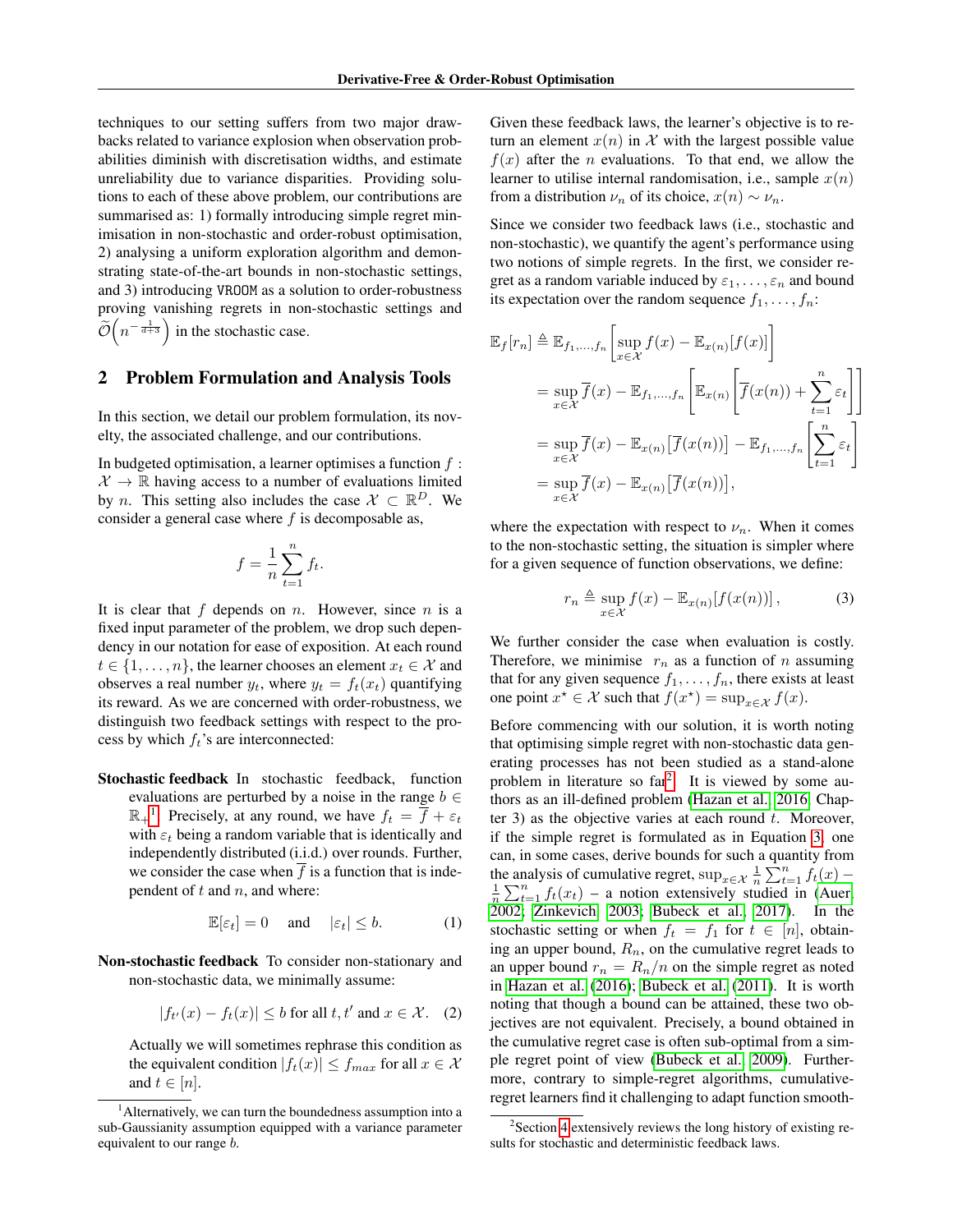ness without extra information on f (Locatelli and Carpentier, 2018). In fact, it is intuitive to realise that minimising cumulative regret aims at accumulating rewards (see the term  $\frac{1}{n} \sum_{t=1}^{n} \tilde{f}_t(x_t)$ ), as opposed to identifying the optimum (the term  $\frac{1}{n} \sum_{t=1}^{n} f_t(x(n))$ ); a property dictated through simple regret considerations. Finally, note that to the best of our knowledge no upper bound on the cumulative regret exists in non-stochastic settings under minimal assumptions on  $f$  used in this paper and that the connection between cumulative and simple regret is unclear in the non-stochastic setting.

#### 2.1 Mathematical Tools

During the remainder of this paper, we will make use of mathematical tools that we briefly survey in this section. Firstly, we describe partitioning assumptions facilitating our search for an optimal solution of our optimisation problem, and then detail tree-based learners that we build on in developing VROOM.

#### 2.1.1 Partitioning & Near-Optimality Dimension

During our exploration for an optimum, we discretise the search space into cells (nodes) allowing us to consider treelike learners. To do so, we follow a hierarchical partitioning  $\mathcal{P} = \{ \{ \mathcal{P}_{h,i} \}_{i=1}^{I_h} \}_{h=0}^{\infty}$  previously introduced in (Munos, 2011; Valko et al., 2013; Grill et al., 2015). For any depth  $h \geq 0$  (which we think of as a tree representation), the set  $\{\mathcal{P}_{h,i}\}_{1\leq i\leq I_h}$  of *cells* (or nodes) forms a partition of X, where  $I_h$  is the number of cells at depth h. At depth 0, the root of the tree, there is a single cell  $P_{0,1} = X$ . A cell  $P_{h,i}$  of depth h is split into children sub-cells  $\{P_{h+1,j}\}\$ i of depth  $h + 1$ . The objective of many algorithms is to explore the value of  $f$  in the cells of the partition and to identify at the deepest possible depth a cell containing a global maximum. For simplicity and without loss of generality we assume all cells have K children sub-cells.

Given a global maximum  $x^*$  of f,  $i_h^*$  denotes the index of the unique cell of depth h containing  $x^*$ , i.e., such that  $x^* \in \mathcal{P}_{h,i_h^*}$ . We follow the work of Grill et al. (2015) and state a *single* assumption on both the partitioning P and the function f.

Assumption 1. *For any global optimum* x ? *, there exists*  $\nu > 0$  *and*  $\rho \in (0, 1)$ *, where the values of*  $\nu$  *and*  $\rho$  *depend on*  $x^*$ , such that  $\forall h \in \mathbb{N}, \forall x \in \mathcal{P}_{h,i_h^*}, f(x) \ge f(x^*) - \nu \rho^h$ .

Assumption 1 is weaker than global or local Lipschitzness. Smooth functions being locally Lipschitz, assumption 1 is implied by (and therefore weaker than) smoothness.

The notion of a near-optimality dimension  $d$  aims at capturing the smoothness of the function and characterises the complexity of the optimisation task. We adopt the definition of near-optimality dimension given recently by Grill et al. (2015) that unlike Bubeck et al. (2011), Valko et al. (2013), Munos (2011), and Azar et al. (2014), avoids topological notions and does not artificially attempt to separate the difficulty of the optimisation from the partitioning. For each depth  $h$ , it simply counts the number of near-optimal cells  $\mathcal{N}_h$ , i.e., those whose value is close to  $f(x^*)$ , and determines how this number evolves with the depth  $h$ . The smaller d, the more accurate is the optimisation.

**Definition 1.** *For any*  $\nu > 0$ ,  $C > 1$ , and  $\rho \in (0, 1)$ , the *near-optimality dimension*<sup>3</sup>  $d(\nu, C, \rho)$  *of* f with respect to *the partitioning* P*, is*

$$
d(\nu, C, \rho) \triangleq \inf \Big\{ d' \in \mathbb{R}^+ : \forall h \ge 0, \ \mathcal{N}_h(3\nu \rho^h) \le C\rho^{-d'h} \Big\},\
$$

*where*  $\mathcal{N}_h(\varepsilon)$  *is the number of cells*  $\mathcal{P}_{h,i}$  *of depth h such that*  $\sup_{x \in \mathcal{P}_{h,i}} f(x) \ge f(x^{\star}) - \varepsilon$ *.* 

By construction we have  $d \leq \log(K)/\log(1/\rho)$ . In general  $d \ll \log(K) \log(1/\rho)$  as having  $d = 0$  is the most common case in practice (Valko et al., 2013).

#### 2.1.2 Tree-Based Learners

Tree-based exploration or a tree search algorithm is an approach that has been widely applied to optimisation as well as bandits or planning problems (Kocsis and Szepesvári, 2006; Coquelin and Munos, 2007; Hren and Munos, 2008); see Munos (2014) for a survey.

First we define the sampling of an element x in a cell  $P_{h,i}$ *with respect to*  $P$ , denoted  $x \sim U_P(P_{h,i})$  as follows: Starting from a cell  $c_1 = \mathcal{P}_{h,i}$ , we descend the partition until depth *n* by choosing at depth *h'* (with  $h \leq h' < n$ ) a subcell  $c_{h'+1}$  of  $c_{h'}$  chosen uniformly at random among the K children cells of  $c_{h'}$ . Once at depth n in  $\mathcal{P}_{n,i}$ , we pick an element x uniformly at random in  $\mathcal{P}_{n,i}$ .<sup>4</sup>

At each round t, the learner selects an element  $x_t \in \mathcal{X}$ . First the learner selects a cell  $\mathcal{P}_{h_t,i_t}$  according to the distribution  $p_t$  on P that associates to each cell  $\mathcal{P}_{h,i}$  the probability  $p_{h,i,t} = \mathbb{P}(\mathcal{P}_{h_t,i_t} = \mathcal{P}_{h,i})$  of being the selected cell  $\mathcal{P}_{h_t,i_t}$  at time t. We have  $\sum_{\mathcal{P}_{h,i}\in\mathcal{P}} p_{h,i,t} = 1$  for any given t. Then, the learner samples an element  $x_t$  in  $\mathcal{P}_{h_t,i_t}$  with respect to  $P$ ,  $x_t \sim U_P(P_{h_t,i_t})$ , and asks for its evaluation.

We denote the value  $f_{h,i} \triangleq \mathbb{E}_{x \sim U_{\mathcal{P}}(\mathcal{P}_{h,i})}[f(x)], f_{h,i,t} \triangleq$  $\mathbb{E}_{x \sim U_{\mathcal{P}}(\mathcal{P}_{h,i})}[f_t(x)]$  and, in the stochastic feedback case,  $\overline{f}_{h,i}$  =  $\mathbb{E}_{x \sim U_{\mathcal{P}}(\mathcal{P}_{h,i})} [\overline{f}(x)].$  We use  $T_{h,i}(t)$  =  $\sum_{s=1}^{t-1} 1_{x_s \in \mathcal{P}_{h,i}}$  to denote the total number of evaluations that have been allocated by the learner between round 1 and the beginning of round t to the cell  $\mathcal{P}_{h,i}$ . For the stochastic noisy case, we also define the estimated value of the

<sup>&</sup>lt;sup>3</sup>Grill et al. (2015) define  $d(\nu, C, \rho)$  with the constant 2 instead of 3. 3 eases the exposition of our results.

 $4$ Assuming that each parent cell has K children, sampling from  $U_{\mathcal{P}}(\mathcal{P}_{h,i})$  is just a uniform sampling from the descendants of  $P_{h,i}$  at depth n. If we assume that each cell can have different number of children, then  $U_{\mathcal{P}}(\mathcal{P}_{h,i})$  follows the topology of  $\mathcal{P}$ .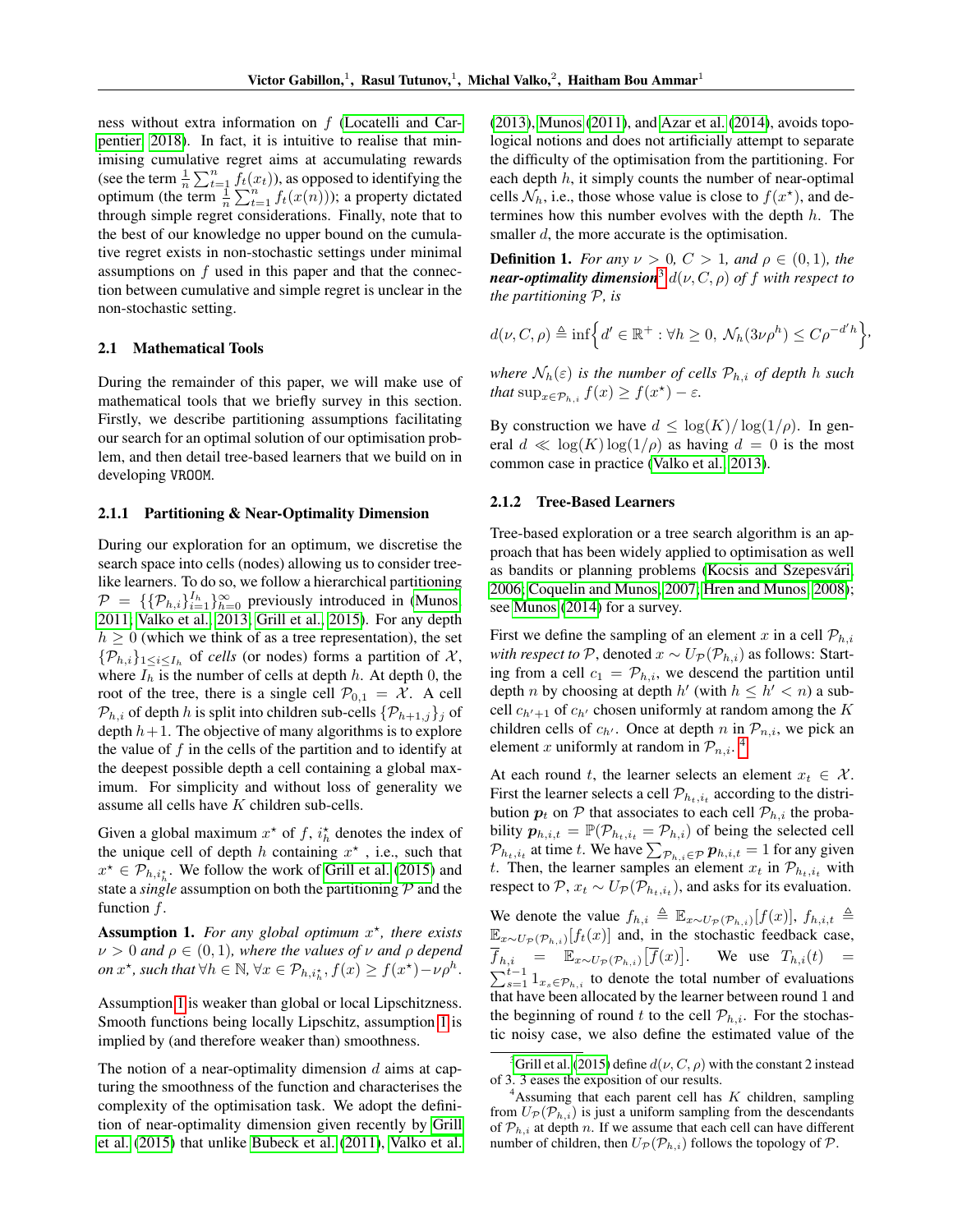cell  $\mathcal{P}_{h,i} \in \mathcal{T}$  as follows: given the  $T_{h,i}(t)$  evaluations  $y_1, \ldots, y_{T_{h,i}(t)}$ , we have

$$
\widehat{f}_{h,i}(t) \triangleq \frac{1}{T_{h,i}(t)} \sum_{s=1}^{T_{h,i}(t)} y_s,
$$

the empirical average of rewards obtained at this cell.

Similarly, for the non-stochastic case, we define  $\widetilde{f}_{h,i}(t)$  that estimates  $f_{h,i,t}$  for cell  $\mathcal{P}_{h,i}$  at time t. This estimates uses the function values  $f_t(x_t)$  if collected from sampling directly cell  $\mathcal{P}_{h,i}$  as  $x_t \sim U_{\mathcal{P}}(\mathcal{P}_{h,i})$  which corresponds to  $h_t = h$  and  $i_t = i$ . In addition, the estimate  $f_{h,i}(t)$  also takes into account  $f_t(x_t)$  if both  $x_t \in \mathcal{P}_{h,i}$  and  $h_t \leq h$ . This addition improves the accuracy of our estimate while forcing  $h_t \leq h$  insures that  $f_t(x_t)$  is an unbiased estimate of the quantity of interest  $f_{h,i,t}$  as proven below. Having a sample  $x_t \sim U_{\mathcal{P}}(\mathcal{P}_{h_t,i_t})$  with  $\mathcal{P}_{h_t,i_t} \sim p_t$ , possibly  $\mathcal{P}_{h_t, i_t} \neq \mathcal{P}_{h,i}$ , and an observation  $y_t = f_t(x_t)$ , we have

$$
\widetilde{f}_{h,i}(t) \triangleq \frac{y_t 1_{x_t \in \mathcal{P}_{h,i}} 1_{h \geq h_t}}{\mathbb{P}(x_t \in \mathcal{P}_{h,i} \cap h \geq h_t)}.
$$
\n(4)

Note

that 
$$
\mathbb{E}_{\mathcal{P}_{h_t,i_t} \sim \mathcal{P}_t} [\mathbb{E}_{x_t \sim U_{\mathcal{P}}(\mathcal{P}_{h_t,i_t})}[\tilde{f}_{h,i}(t)]]
$$

$$
= \mathbb{E}_{x_t \sim U_{\mathcal{P}}(\mathcal{P}_{h_t,i_t})}[y_t | x_t \in \mathcal{P}_{h,i} \text{ and } h \ge h_t]
$$

$$
\stackrel{\text{(a)}}{=} \mathbb{E}_{x_t \sim U_{\mathcal{P}}(\mathcal{P}_{h,i})}[y_t] = f_{h,i,t}.
$$

where (a) is by definition of  $U_{\mathcal{P}}(\mathcal{P}_{h_t,i_t})$ . We define  $\widetilde{F}_{h,i}(t) \triangleq \sum_{s=1}^t \widetilde{f}_{h,i}(t)$ , the sum of rewards obtained at this cell. We define  $F_{h,i}(t) \triangleq \sum_{s=1}^{t} f_{h,i,s}$ . Finally, let  $[a : c] = \{a, a + 1, \ldots, c\}$  with  $a, c \in \mathbb{N}, a \leq c$ , and  $[a] = [1 : a]$ .  $\log_d$  denotes the logarithm in base  $d \in \mathbb{R}$ . Without a subscript,  $log$  is the natural logarithm in base  $e$ .

## 3 VROOM: An Order-Robust Algorithm

This section details our contributions to addressing orderrobustness. On a high level, we split the exposition in three parts. First, we provide a robust version of uniform exploration that sets state-of-the-art regret guarantees for nonstochastic settings. While these guarantees are believed to be unimprovable, uniform exploration is known to perform sub-optimally in stochastic scenarios. As such, we revert-back to the BOB challenge discussing achievable regret rates before presenting VROOM.

Before diving into details of our proposed method, it is instructive to recap the challenges faced when considering two feedback laws. Targeting only stochastic feedbacks, it is well known that StroquOOL and GPO, achieve stateof-the-art regret bounds. Unfortunately, the direct application of these methods to an adversarial setting is challenging due to the potential blunder that can be caused by feeding uninformative rewards for a deterministic learner as pointed in Bubeck and Cesa-Bianchi (2012, Section 3). Therefore, it is essential for an efficient learner to employ internal randomisation that defines a positive probability  $\mathbb{P}(x_t \in \mathcal{P}_{h,i})$  for each cell during its exploration quest. Given positive probabilities, we can now target an estimator for  $f(x)$  to perform meaningful updates. Clearly, the simple usage of empirical averaged rewards  $f_{h,i}(t)$  in cell  $\mathcal{P}_{h,i}$  is easily biased by an adversary. Fetching an unbiased estimate, we realise that  $f_{h,i}(t)$  is a meaningful alternative. Though viable,  $\widetilde{f}_{h,i}(t)$  can possess high variance especially if  $p_{h,i,t}$  is small (scaling with  $1/\mathbb{P}(x_t \in \mathcal{P}_{h,i})$ ). Two sources contribute to these high variance occurrences: 1) long uniform exploration, and 2)  $K<sup>h</sup>$  increase in the number of cells with depth (leading to variances of  $K<sup>h</sup>$  magnitude). Realising these problems, we present our first challenge that we tackle in this paper as:

Challenge I: How to control potentially large estimator variances (especially in the stochastic setting)?

Apart from variance control, we face another interesting problem related to the optimum recommendation,  $x(n)$ , made by the learner after  $n$  rounds of interaction. If we are to recommend the best cell as that with the highest estimate  $\sum_{t=1}^{n} \widetilde{f}_{h,i}(t)$ , we might end-up comparing estimates with widely different confidence intervals<sup>5</sup>. At first sight, one can attempt to follow the approaches proposed by others in the literature to tackle this issue. In StoSOO, for instance,  $x(n)$  is chosen among the cells that have been pulled in an order of  $\mathcal{O}(n)$ . Though appealing, this method does not fit-well the cases where we need to sample a large number of cells with a limited number of pulls such as in the low noise, deterministic feedback and/or  $d = 0$  settings<sup>6</sup>. In StroquOOL, on the other hand, a separate cross-validation phase allocates  $\mathcal{O}(n)$  extra samples to the best cells recommended at the end of an initial exploration phase. Nonetheless, when dealing with nonstochastic reward-generating processes, there are no guarantees on the relationship between collected data in two successive phases. Hence, following such a recommendation introduces a (hard-to-control) bias typically leading to additional hyper-parameters measuring exploration lengths. Observing optimum recommendation difficulties arising from considering two feedback laws, our second challenge can be stated as:

**Challenge II:** How to recommend an optimum  $x(n)$  capable of operating successfully in both feedback settings?

The remainder of this section provides solutions to each of the above challenges ultimately proposing VROOM as a simple yet effective algorithm for order-robust optimisation.

<sup>&</sup>lt;sup>5</sup>Please note that this is due to the dependence on the number of pulls allocated to  $\mathcal{P}_{h,i}$ , as well as on the variance of the estimates.

<sup>&</sup>lt;sup>6</sup>In such cases StoS00 lacks any theoretical guarantees.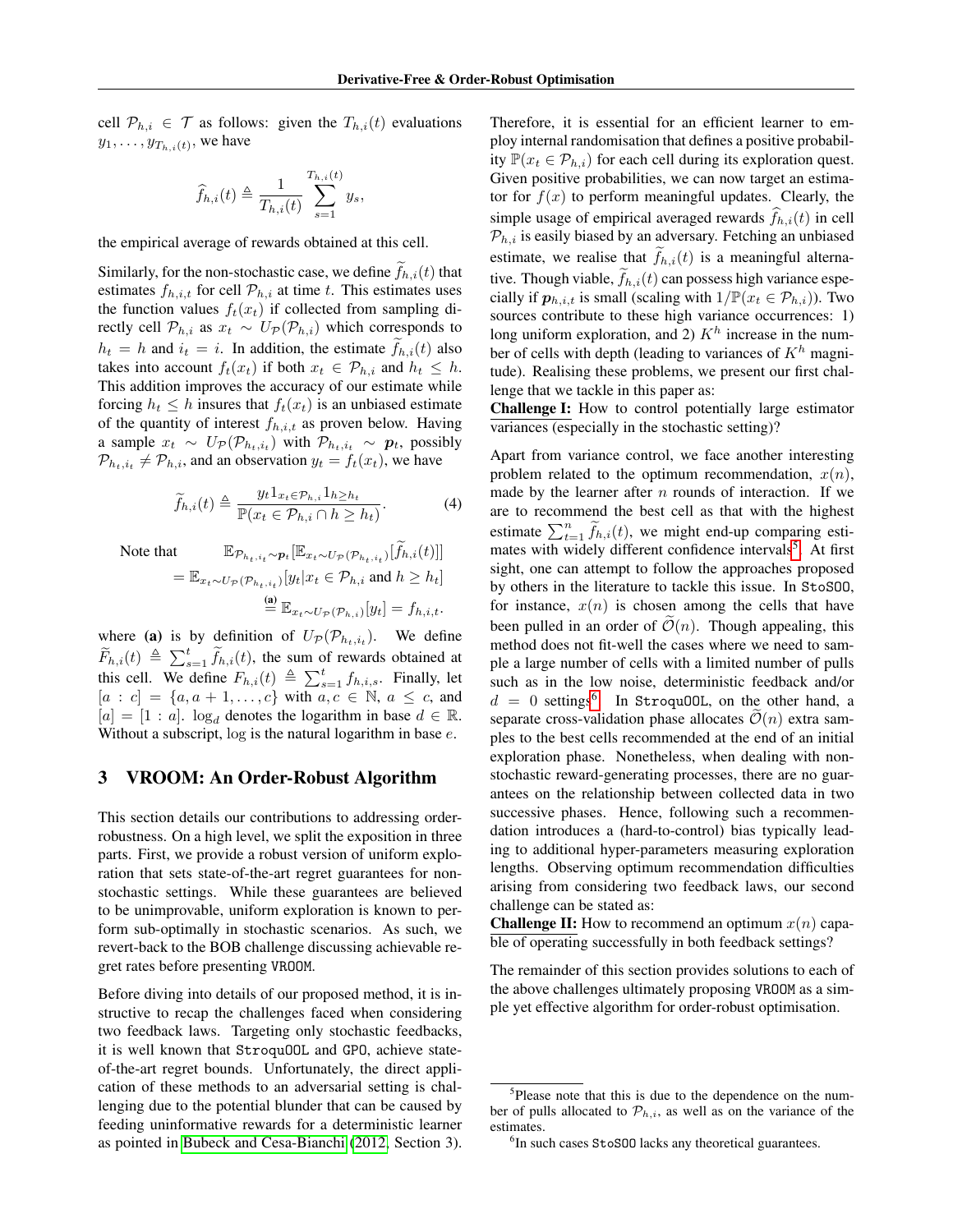#### 3.1 Uniform Allocation Baselines

In this section, we derive achievable baseline simple regret rates in non-stochastic scenarios. We note that such a problem has not yet been targeted by current literature. To do so, we consider a uniform exploration strategy allowing us to achieve initial results addressing Challenge  $\mathbf{H}^7$ . We specifically discuss two optimum recommendation techniques: 1) cross-validation, and 2) lower confidence bounds (LCBs). We report how existing crossvalidation techniques can be used to obtain regret rates in a stochastic case where the learner is unaware of smoothness parameters and discuss corresponding limitations in nonstochastic settings. We then demonstrate that LCB allows building a robust version of uniform allocation ROBUNI for non-stochastic environments<sup>8</sup>.

Stochastic feedback To determine regret rates, we distinguish two scenarios depending on the knowledge of the smoothness parameters. First, the uniform strategy exploits  $(\nu, \rho)$ , while, second, the learner is oblivious to  $(\nu, \rho)$ .

 $\circ$  *With knowledge of*  $(\nu, \rho)$ : At depth h a uniform algorithm can explore all  $K^h$  cells  $\lfloor n/K^h \rfloor$  times. Such a strategy recommends a valid parameter  $\overline{x}$  that attains the highest observed  $\hat{f}(x)$ . At depth h, errors are bounded by  $\nu \rho^h$ , and the estimation error is given by  $\mathcal{O}(\sqrt{K^h/n})$ . Optimising over  $h$  for the sum of these two errors, we can state that by setting  $H = \left\lfloor \log_{K/\rho^2}(n) \right\rfloor$ ,  $r_n = \widetilde{\mathcal{O}}(\log(1/\delta)/n)$  $\frac{1}{\log K}$ <sub>log</sub>  $\frac{1}{1/\rho}$  + 2 with probability at least  $1 - \delta$ .

 $\circ$  *Without knowledge of*  $(\nu, \rho)$ *:* So far, we derived a bound where the optimal choice of  $H$  is dependent on smoothness parameters  $(\nu, \rho)$ . When not knowing  $(\nu, \rho)$ , our strategy uses a budget of  $n/2$  rounds to explore all depths  $h \in [0 : \lfloor \log_K(n) \rfloor]$ . A depth h is explored uniformly with a budget of  $n/(2\lfloor\log_K(n)\rfloor)$ . We define  $\lfloor\log_K(n)\rfloor$  candidates  $x_h$  with the highest observed  $\hat{f}(x_h)$  among the cells of depth h. Now, the final recommendation corresponds to a choice between these  $\lfloor \log_K(n)\rfloor$  candidates. However, each has been pulled  $T_{x_h}(n/2) = \frac{n/(2\lfloor \log_K(n) \rfloor)}{K^h}$  number of times and as such, arrives with different confidence estimates. We can implement a *cross validation* step, as used in Bartlett et al. (2019), which only requires  $n$  to make use of the remaining  $n/2$  rounds. Each candidates is sampled additionally  $n/(2\lfloor \log_K(n)\rfloor)$  This leads us to obtain  $r_n = \mathcal{O}$  $\left(\left(\frac{K}{np^2}\right)^{\frac{1}{\log K}+2}\right)$ . With this strategy, we recover

the same results as if smoothness parameters were provided up to a logarithmic factor. An alternative to cross valida-

Parameters: 
$$
\mathcal{P} = \{P_{h,i}\}, b, n, f_{\text{max}}
$$

\nSet  $\delta = \frac{4b}{f_{\text{max}}\sqrt{n}}$ .

\nFor *t* = 1, …, *n* ≤ *Exploration* > Evaluate a point *x\_t* sampled from *U<sub>P</sub>*(*P*<sub>0,1</sub>).

\nOutput *x*(*n*) ∼ *U*(*P*<sub>h(n),i(n)</sub>)

\nwhere  $(h(n), i(n)) \leftarrow \arg \max_{h,i} \widetilde{F}_{h,i}(n) - B_h^{adv}(n)$ 



tion with same theoretical guaranties is, after a uniform allocation on all cells at a depth smaller than  $\lfloor \log_K(n) \rfloor$ , to recommend among all cells these with largest *lower confidence bound*  $\widehat{f}_{h,i}(n) - b\sqrt{\frac{\log(n^2/\delta)}{T_{h,i}(n)}}$ . This allows to compare candidate cells at different depths by taking into account the uncertainty  $b\sqrt{\frac{\log(n^2/\delta)}{T_{h,i}(n)}}$  around their estimated averages. Though this approach requires the knowledge of b (the range of  $\varepsilon_t$ ), it will come handy in the non-stochastic setting detailed next.

Non-stochastic feedback As discussed above, in the non-stochastic setting we use a uniform allocation combined with a recommendation based lower confidence estimate of the value of cell  $\mathcal{P}_{h,i}$  as  $F_{h,i}(n)$  −  $B_h^{adv}(n)$  where  $B_h^{adv}(n) \triangleq \sqrt{2nf_{max}^2 K^h \log(n^2/\delta)}$  –  $\frac{f_{max}^2}{3} K^h \log(n^2/\delta)$ . We name such an algorithm ROBUNI and detail its pseudo-code in Figure 1. ROBUNI is required knowledge of b (See Equation 2), and  $f_{max}$  that upper bounds the maximal value of the functions  $f_1, \ldots, f_n$ , i.e.,  $|f_t(x)| \le f_{max}$  for all  $x \in \mathcal{X}$  and  $t \in \{1, \ldots, n\}.$ 

We are now ready to present the simple regret bounds attained by ROBUNI in the following theorem:

Theorem 1 (Upper bounds for ROBUNI). *Consider any sequence of functions*  $f_1, \ldots, f_n$  *such that*  $|f_t(x)| \leq f_{max}$ *for all*  $x \in \mathcal{X}$  *and*  $t \in [n]$ *. Let*  $f = \frac{1}{n} \sum_{t=1}^{n} f_t$ *, and*  $x^*$  *be one of the global optima of f with associated*  $(\nu, \rho)$ *. Then after* n *rounds, the simple regret of* ROBUNI *is bounded as:*

$$
\mathbb{E}[r_n] = \mathcal{O}\!\left(\log(n/\delta)\!\left(\frac{K}{n\rho^2}\right)^{\frac{1}{\log K}+2}\right)
$$

The above result demonstrates that using ROBUNI uniform exploration strategies can be made order-robust retaining same regret guarantees in the non-stochastic setting as those obtained in the stochastic case. However, we conjecture that this is not true for most learners, where we believe that any algorithm can only obtain, at best, the same regret rates as ROBUNI in non-stochastic cases. This is not unlike best-arm identification problems (when  $X$  is reduced to  $\mathcal{X} = [K]$ , where the authors in (Abbasi-Yadkori

Note that as the above exposition considers no stochasticity. As such, answers to Challenge I are considered in later sections when attempting to determine a best of both worlds algorithm.

<sup>&</sup>lt;sup>8</sup>We report the complete proofs in Appendix A.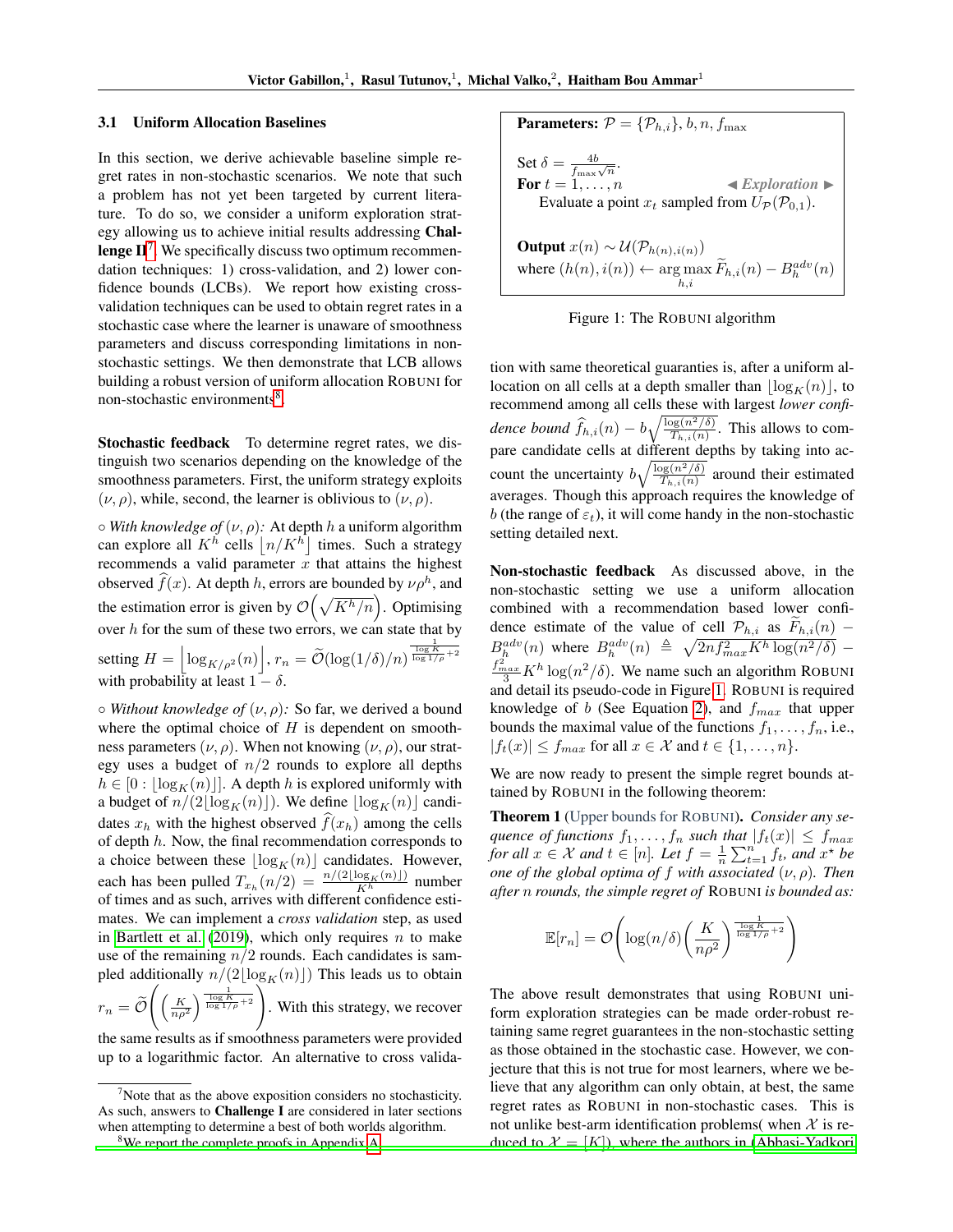|               | $b=0$                                     | stochastic $(b > 0)$                         | non-sto                     |
|---------------|-------------------------------------------|----------------------------------------------|-----------------------------|
|               |                                           | max<br>$\sqrt{d+3}$ , $\frac{1}{\log K + 2}$ | log K<br>$\log \frac{1}{2}$ |
| <b>VROOM</b>  | open                                      | $\boldsymbol{n}$                             | $\boldsymbol{n}$            |
| Stroqu00L     | $\boldsymbol{n}$                          | $\overline{d+2}$                             |                             |
| Sequ00L       | $\boldsymbol{n}$                          |                                              |                             |
| Uniform $(s)$ | $\log \frac{1}{2}$<br>$\overline{\log K}$ | $1/n^{\frac{\log K}{\log 1/\rho}+2}$         |                             |

Table 1:  $\tilde{\mathcal{O}}$  rates of SOTA in deterministic, stochastic and non-stochastic settings.  $\boldsymbol{\chi}$  denotes a non-vanishing regret. Though VROOM stochastic bounds can be applied when  $b =$ 0, we leave a better bound open direction of future research.

et al., 2018) showed unimprovable regret rates to those obtained by uniform strategies.

#### 3.2 Achievable Rates for BOB

Though the uniform exploration algorithm discussed above achieves order-robustness in non-stochastic settings, it can become highly sub-optimal for stochastic scenarios. In fact, it is well known that for stochastic data generating processes, StroquOOL and GPO obtain a state-of-the-art simple regret of the order  $\widetilde{\mathcal{O}}\left(\left(\frac{1}{n}\right)^{\frac{1}{d+2}}\right)$ . Yet, as detailed in Section 2, one can design a sequence of functions (i.e., nonstochastic scenario)  $f_1, \ldots, f_n$  with any associated parameter  $d, \nu, \rho$  such that simple regret of StroquOOL, for instance, is lower bounded by a constant for any  $n$ .

Given the lack of algorithm performing well in both scenarios, we next attempt to design a learner that is unaware of the nature of the reward-generating process but simultaneously achieves near-optimal simple regret bounds, i.e.,

$$
\mathbb{E}[r_n] = \widetilde{\mathcal{O}}\left(\left(\frac{1}{n}\right)^{\frac{1}{d+2}}\right)
$$
 (stochastic feedback)  

$$
\mathbb{E}[r_n] = \widetilde{\mathcal{O}}\left(\left(\frac{1}{n}\right)^{\frac{\log(K)}{\log(1/\rho)}+2}\right)
$$
 (non-stochastic feedback)

**Rates of Optimality:** To understand the optimality statements that can be considered when tackling both scenarios, we draw upon results from best-arm identification problems, i.e., when  $\mathcal{X} = [K]$ . There, Abbasi-Yadkori et al. (2018) showed that obtaining optimal rates in stochastic and non-stochastic cases simultaneously is impossible. We conjecture that this result carries to our setting, where we believe simultaneous optimal rates are also not achievable.

This, consequently, poses the question of what type of optimal rates can an algorithm obtain in stochastic feedback settings, while still guaranteeing vanishing regrets in nonstochastic cases. A formal lower bound guarantee of optimality is beyond the scope of this paper, and is left as an

**Parameters:** *P* = {*P*<sub>*h*,*i*</sub>}, *b*, *n*, *f*<sub>max</sub>  
\n**Set** *δ* = 
$$
\frac{4b}{f_{\text{max}}\sqrt{n}}
$$
.  
\n**For** *t* = 1, . . . , *n* **■** *Exploration* **■**  
\n**For** each depth *h* ∈ [[log<sub>*K*</sub>(*n*)]], rank<sup>*a*</sup> the cells by decreasing order of  $\hat{f}_{h,i}(t-1)$ : Rank cell *P*<sub>*h*,*i*</sub> as  $\langle \hat{i} \rangle_{h,t}$ .  
\n*x*<sub>*t*</sub> ∼ *Up*(*P*<sub>*h*,*i*</sub>) where *P*<sub>*h*,*i*</sub> is sampled so that for any *h* ∈ [[log<sub>*K*</sub>(*n*)]] and any *i* ∈ [*K*<sup>*h*</sup>],

$$
\boldsymbol{p}_{h,i,t} \triangleq \mathbb{P}(\mathcal{P}_{h_t,i_t} = \mathcal{P}_{h,i}) \triangleq \frac{1}{h \widehat{\langle i \rangle}_{h,t} \overline{\log}_K(n)}
$$

and where  $\overline{\log}_K(n) = \sum_{h=1}^{\lfloor \log_K(n) \rfloor} \sum_{i=1}^{K^h} \frac{1}{hi}$ .

**Output**  $x(n) \sim U_P(\mathcal{P}_{h(n),i(n)})$  where  $(h(n),i(n))$  ←  $\arg \max_{(h,i)} F_{h,i}(n) - B_{h,i}(n)$  $(h,i)$ 

*<sup>a</sup>* Equalities between cells or comparisons with cells that have not been pulled yet are broken arbitrarily.



open question for future research. We do, however, demonstrate VROOM to be the first algorithm acquiring vanishing regrets in non-stochastic scenarios, while still achieving favourable rates compared to state-of-the-art stochastic algorithms, i.e.,  $\mathbb{E}[r_n] = \widetilde{\mathcal{O}}\left(n^{-\frac{1}{d+3}}\right)$ .

#### 3.3 Robust optimisation

In this section, we present a new learner and analyse its theoretical performance against any i.i.d. stochastic problem or any non-stochastic environment.

This Very Robust Online Optimisation Method, VROOM, is detailed in Figure 2. Intuitively, VROOM first selects a depth  $h$  with a probability inversely proportional  $h$ . Given its depth selection, VROOM queries the best estimated cell with "probability" one, the second-best estimated cell with a "probability" of one half, and so on until pulling the worstestimated cell with a "probability"  $\frac{1}{K^h}$ . To guarantee valid probabilities, we need a normalisation factor. As it is sufficient to sample depths  $h \in [\lfloor \log_K(n) \rfloor]$ , the normalising constant can be bounded as:

$$
\overline{\log}_{K}(n) = \sum_{h=1}^{\lfloor \log_{K}(n) \rfloor} \sum_{i=1}^{K^{h}} \frac{1}{hi} \le \sum_{h=1}^{\lfloor \log_{K}(n) \rfloor} \frac{1}{h} (\log(K^{h}) + 1)
$$

$$
\le 2 \sum_{h=1}^{\lfloor \log_{K}(n) \rfloor} \log(K) \le 2 \log(n).
$$

At round  $t$ , the estimate used in VROOM to rank the cell during exploration is given by  $\hat{f}_{h,i}(t-1) \triangleq \hat{f}_{h,i}(\underline{t-1})$  –  $B_h^{iid}(t-1)$  for cell  $\mathcal{P}_{h,i}$ , where  $B_h^{iid}(t-1) = \sqrt{\frac{\log(4n^3/\delta)}{2T_{h,i}(t-1)}}$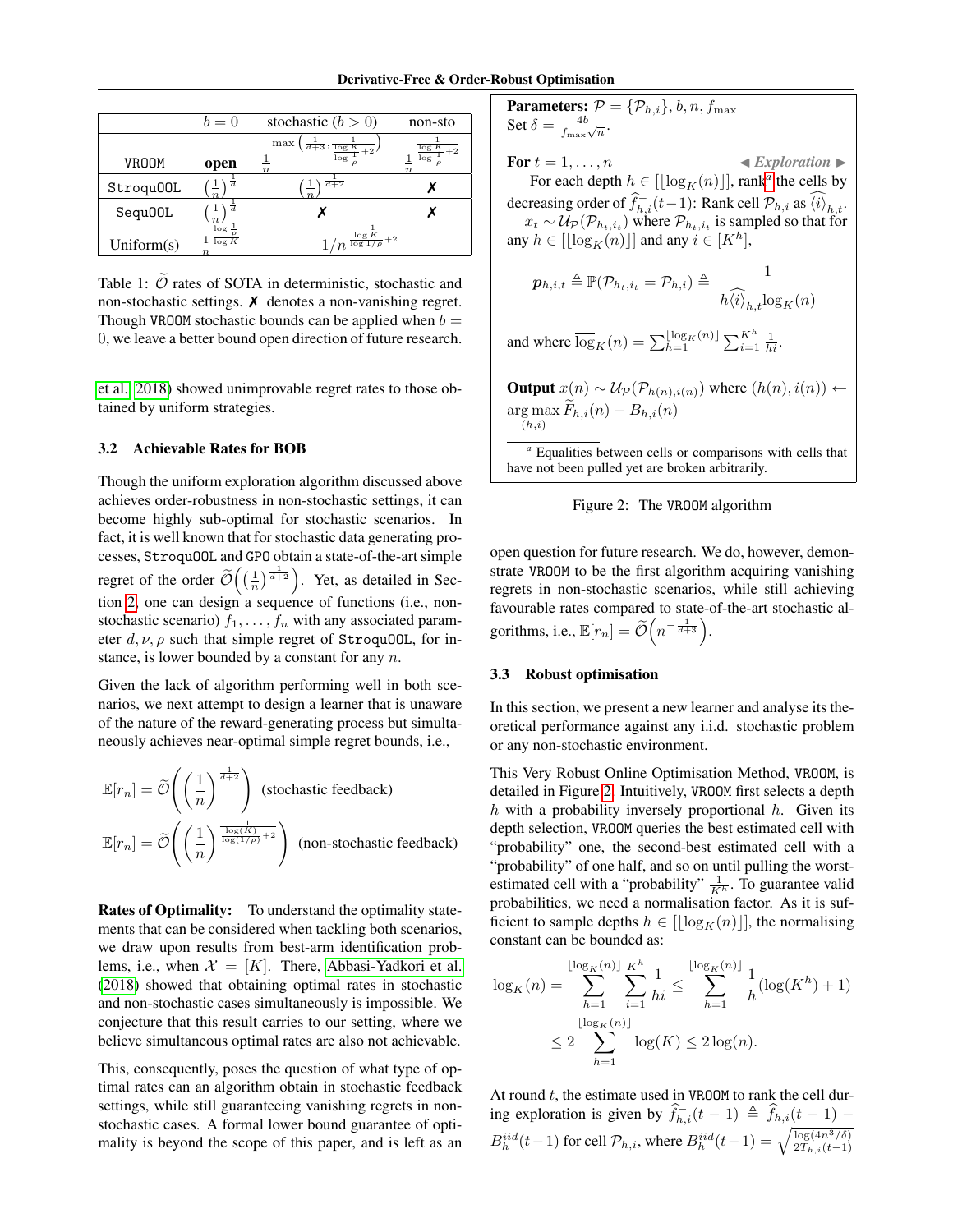with  $f_{h,i}^-(t-1)$  set to  $-\infty$  if  $T_{h,i}(t) = 0$ . Following this ranking procedure, we denote the estimated rank of cell  $i$ at depth h at time t as  $\langle i \rangle_{h,t}$ . After n rounds, VROOM recommends the element  $x(n)$  sampled uniformly from the estimated best cell  $\mathcal{P}_{h(n),i(n)}$ . Recommendation of the best cell  $\mathcal{P}_{h(n),i(n)}$  after n rounds is based on  $F_{h,i}(n)-B_{h,i}(n)$ where  $B_{h,i}(t)$  defines the confidence bound around our estimate  $F_{h,i}(t)$ . For all  $t \in [n]$ , such a bound is given by:

$$
B_{h,i}(t) = f_{\max} \sqrt{2h \overline{\log}_K(n) \log 2n^2/\delta \sum_{s=1}^t \widehat{\langle i \rangle}_{h,s} + f_{\max} \overline{\log}_K(n) \frac{\log 2n^2/\delta}{3}}.
$$

One can view the sampling strategy of VROOM as a randomised version of that introduced in StroquOOL (Bartlett et al., 2019). Essentially, it implements a Zipf exploration (Powers, 1998) meaning that it first ranks the different options (here cells), and then attempts to allocate evaluations inversely proportional to their rank. We note that such a strategy has also been used in previous algorithms, e.g., Successive Rejects (SR) of Audibert et al. (2010) and P1 of Abbasi-Yadkori et al. (2018).

To minimise simple regret in the stochastic case, it is crucial to limit the variance of the best-cell estimators. Therefore VROOM, from its very first pull, chooses with higher probability the cells that are estimated to be among the best. This comes with almost no additional cost. Indeed, at depth  $h$ , pulling the estimated best cell with probability  $1/(h \log_K(n))$  does not prevent from pulling all the cells almost uniformly. More precisely, for any  $k \in [K^h]$  all cells ranked below k, i.e.,  $\langle i \rangle_{h,t} \leq k$ , are pulled with a probability of at least  $1/(hk\overline{\log}_K(n))$ . Therefore, no suboptimal cell is actually left out in the early chase for a cell containing  $x^*$ . Hence, the variances of the estimators can only increase by a factor of  $\log_K(n)$  w.r.t. the uniform strategy.

Additionally, compared to a fixed-phase algorithm, our analysis is also more flexible. In fact, we can analyse, for instance, the quality of the estimated ranking  $\langle \cdot \rangle$  and, consequently, the adaptive sampling procedure of the arms at any round. Actually, these rounds can be chosen in a problem-dependent fashion, to minimise the final regret<sup>9</sup>.

Remarkably, VROOM uses a lower confidence bound (LCB) to guide exploration and recommendation. As mentioned earlier, this allows us to compare cells at different and within the same depth by taking into account the uncertainty  $b\sqrt{\frac{\log(n^2/\delta)}{T_{h,i}(n)}}$  around their estimated averages. For recommendation, this replaces the use of hand-coded crossvalidation techniques. For exploration, the use of LCB needs to be handled carefully. For instance, implementing a *pessimism in front of uncertainty* that pulls the cell with the highest LCB would likely result in exclusively pulling one single arm as such bounds increase with the number of pulls. However, LCB are found to combine well with a Zipf sampler that guarantees the estimated  $k$  best cells are pulled with an order of  $\mathcal{O}(n/k)$  almost uniformly.

Interestingly, we demonstrate that potentially biased estimates  $f_{h,i}$  can be used to guide exploration as long uniform exploration is guaranteed for all arms. This helps to overcome high variances (in the stochastic case) that the unbiased estimate  $\sum_{t=1}^{n} \tilde{f}_{h,i}(t)$  possess and allows us to guaranty that cells containing  $x^*$  are well ranked soon enough. After  $n$  rounds, however, we use the unbiased estimate  $\sum_{t=1}^{n} \widetilde{f}_{h,i}(t)$  to recommend  $x(n)$ . Being unbiased, our estimates are robust to non-stationary data. Moreover, it is also possible to prove that cells containing a  $x^*$  which have been pulled enough now possess a limited variance in the stochastic setting.

Let us now present our main results for both stochastic and non-stationary data-generating process using VROOM:

Theorem 2 (Upper bounds for VROOM). *In the non stochastic setting, for any sequence of functions*  $f_1, \ldots, f_n$  *with*  $f = \frac{1}{n} \sum_{t=1}^{n} f_t$ , we have, after *n* rounds, the simple regret *of* VROOM *is bounded as follows:*

$$
\mathbb{E}[r_n] = \mathcal{O}\!\left(\log(n/\delta)/n^{\frac{1}{\frac{\log K}{\log 1/\rho} + 2}}\right)
$$

*Moreover in the stochastic setting, let* x ? *one of the global optimum of*  $\overline{f}$  *with associated*  $(\nu, \rho)$ ,  $C > 1$ *, and nearoptimality dimension*  $d = d(\nu, C, \rho)$ *. Then we have,* 

$$
\mathbb{E}[r_n] = \widetilde{\mathcal{O}}\bigg(\frac{1}{n}\bigg)^{\max\bigg(\frac{1}{d+3}, \frac{1}{\frac{\log K}{\log 1/\rho}+2}\bigg)}
$$

*where the expectation is taken both other*  $\nu_n$  *and the random generation of*  $f$  *with respect to*  $\overline{f}$ *.* 

It is worth noting that the exponent obtained in the stochastic setting is  $\max\left(\frac{1}{d+3}, \frac{1}{\frac{\log K}{\log 1/\rho}+2}\right)$ . As mentioned in Section 2, in general we have  $\frac{1}{d+2} \gg \frac{1}{\frac{\log K}{\log 1/\rho}+2}$ . Therefore in most cases the exponent in the rate of VROOM is  $\frac{1}{d+3}$  and is never worst than the one of uniform allocations  $\frac{1}{\log K}$ 

Sketch of proof: In the non-stochastic setting, we use the fact that VROOM pulls at any depth  $h$  all the cells almost uniformly, of order  $1/(hK^h)$  up to logarithmic factors, to obtain the same rate as ROBUNI.

For the stochastic case, we face Challenge I. Indeed, VROOM uses for recommendation the estimates  $F_{h,i}(n)$  for cell  $\mathcal{P}_{h,i}$ . Consequently, we need to carefully bound the

<sup>&</sup>lt;sup>9</sup>We detail the process by which such rounds are chosen in the sketch of the proof in Section 3.2.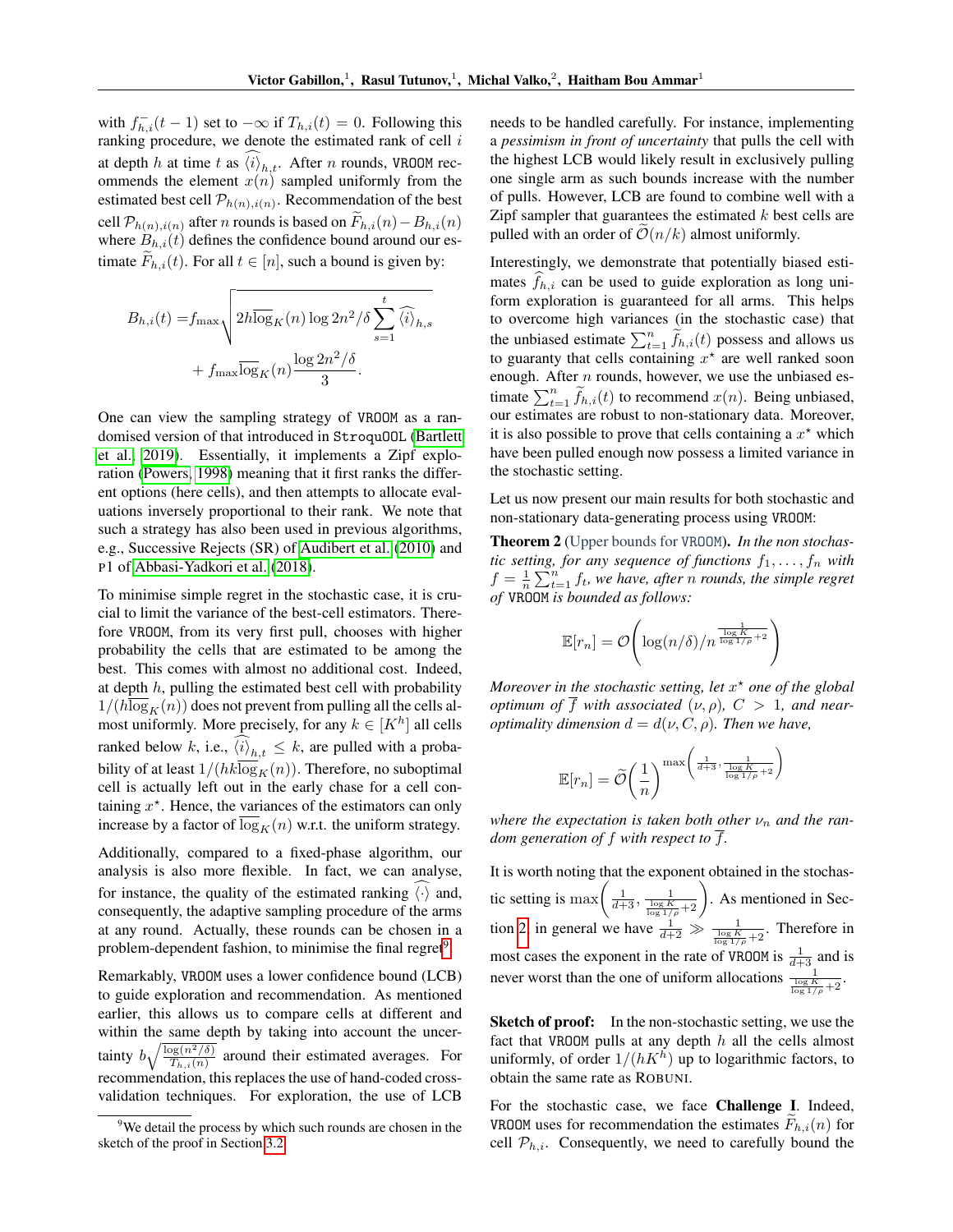variance of  $\widetilde{F}_{h,i}(n) = \sum_{t=1}^{n} \frac{f_{h,i,t} 1_{x_t \in \mathcal{P}_{h,i}}}{p_{h,i,t}}$  $\frac{t^2x_t \in P_{h,i}}{p_{h,i,t}}$  for the cells that are near-optimal. To limit the variance, our algorithm has then two objectives, first identify a deep cell containing  $x^*$ and then pull this cell enough so that the variance of its estimate is low. Intuitively we follow the idea developed for the stochastic case in Section 3.1 that an algorithm which does not know the smoothness parameter  $(\nu, \rho)$  can divide its budget of  $n$  rounds into two consecutive parts, one for each objective: First explore  $P$  for  $n^{\alpha}$  rounds with  $\alpha < 1$ in order to build a small number of good candidate cells  $C$  and then secondly cross validate, meaning allocate the rest of the budget,  $n - n^{\alpha}$  rounds, to estimate better and compare this limited number of candidates in C.

We identify two sources of errors. First the exploration error,  $e_r$  is the smallest simple regret among the candidate recommended at the end of the exploration phase after  $n^{\alpha}$ rounds. Following Locatelli and Carpentier (2018) we have  $e_r = \Omega(n^{-\frac{\alpha}{d+2}})$ . The second error, the cross validation error,  $e_c$  is the confidence interval of  $\tilde{F}_{h,i}(n)/n$  where our final recommendation  $x(n)$  is in cell  $\mathcal{P}_{h,i}$ . Assuming we cannot guaranty the candidates are pulled more than uniformly during the exploration phase of  $n^{\alpha}$  rounds, we obtain, at time  $n, e_c = \mathcal{O}(n^{\alpha}/n)$ .<sup>10</sup> Simultaneously we want large  $\alpha$  to increase the length the exploration phase and reduce the simple regret of our candidates and small  $\alpha$  to reduce the variance of our final estimates. Equaling both source of error we get that  $n^{-\alpha/(d+2)} = n^{\alpha-1}$  gives  $\alpha = (d+2)/(d+3)$  which leads to a regret  $\mathcal{O}(n^{-\frac{1}{d+3}})$ .

VROOM is implementing implicitly such a strategy without explicitly considering two separate phases and without the knowledge of d. In the stochastic setting, as discussed above we can study the quality of the estimated ranking at any point in time  $t \in [n]$ . We divide the  $n_{\alpha}$  in parts  $n_1 = 1, n_2, \ldots, n_{\log(n_{\alpha})}$  and analyse the ranking of cell  $\mathcal{P}_{l,i^*}$  at the end of round  $n_l$  for  $l \in [n_{\log(n_\alpha)}]$ . To analyse the ranking of the cell  $P_{h,i}$  we use Lemma 2 that provides conditions on  $h$  such that we can guarantee that after round  $n_l, t \geq n_l$  the ranking of  $\mathcal{P}_{h,i}$  verifies  $\langle i^* \rangle_{l,t} \lesssim C \rho^{-dl}$ . Then Lemma 1 shows that the confidence interval around the average estimate of that cell is  $n_{\alpha}^{\frac{1}{d+2}}$ .

## 4 Related Work

BOB A best of *both* world question has already been addressed by Abbasi-Yadkori et al. (2018) in a more reduced optimisation problem where  $\mathcal{X} = [K]$  is composed of a finite number of  $K$  elements known as the best-arm identification (BAI) problem (Bubeck et al., 2009). They propose P1, an algorithm that achieves, in the stochastic setting, the optimal simple regret rate that any algorithm, with vanishing simple regret in the non-stochastic setting, can achieve. Prior work for stochastic and deterministic cases Among the large work on derivative-free optimisation, we focus on algorithms that perform well under *minimal* assumptions as well as minimal knowledge about the function. While some prior works assume a *global* smoothness of the function (Pintér, 1996; Strongin and Sergeyev, 2000; Hansen and Walster, 2003; Kearfott, 2013), another line of research assumes only a *weak*/*local* smoothness around one global maximum (Auer et al., 2007; Kleinberg et al., 2008; Bubeck et al., 2011). However, within this latter group, some algorithms require the knowledge of the local smoothness such as HOO (Bubeck et al., 2011), Zooming (Kleinberg et al., 2008), or DOO (Munos, 2011). Among the works relying on an *unknown* local smoothness, SequOOL (Bartlett et al., 2019) improves on SOO (Munos, 2011; Kawaguchi et al., 2016) and represents the state-ofthe-art for the deterministic feedback. For the stochastic feedback, StoSOO (Valko et al., 2013) extends SOO for a limited class of functions. POO (Grill et al., 2015) and GPO (Shang et al., 2019) provides more general results. StroquOOL (Bartlett et al., 2019) combines up to log factors the guarantees of SequOOL and GPO for deterministic and stochastic feedback respectively without the knowledge of the range of the noise b.

# 5 Discussion and Future Work

Our current result holds simultaneously for stochastic and non-stochastic settings. However, it is desirable to also consider the deterministic feedback where evaluations are noiseless and stationary, that is  $\forall t \in [n]$ ,  $f_t = f_1$ . Please refer to the work by de Freitas et al. (2012) for a motivation, many applications, and references on the importance of this case. The question of obtaining the best of the three worlds (BOT) which includes additionally the deterministic setting remains open. Note that StroquOOL, for instance, was able to obtain theoretical guarantees that hold for stochastic and deterministic case settings simultaneously by having a method that adapts to the level of noise  $b$  without its knowledge. However, VROOM requires the knowledge of b and  $f_{max}$  to build the lower confidence bound used for recommendation. To address the BOT question, computing higher moments of our estimates and therefore using concentration inequalities such as the one in the work by Cappe´ et al. (2013) is a potential direction. We also wonder if a version of VROOM that is fully using unbiased estimates can solve BOB, while VROOM uses the  $f<sup>-</sup>$  estimates to guide exploration. and is, therefore, over-fitting the stochastic case. Finally, fully answering the BOT question may require investigating lower bounds results.

<sup>&</sup>lt;sup>10</sup>Alternatively one can bound  $e_c$  by recommending with estimates as  $\sum_{t=n_{\alpha}+1}^{n} \tilde{f}_{h,i}(t)$  which bias w.r.t.  $F_{h,i}(n)$  is  $\mathcal{O}(n^{\alpha})$ .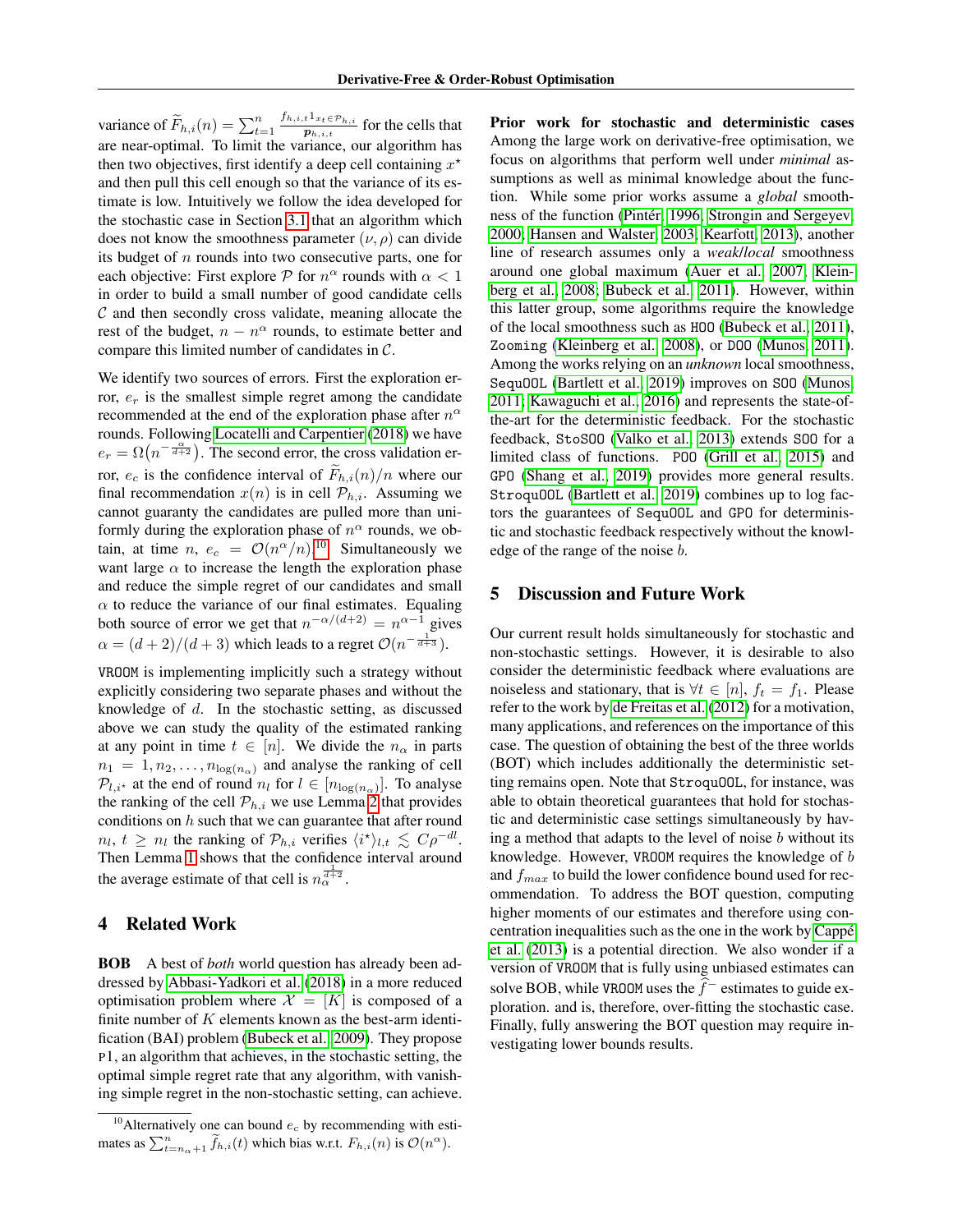#### References

- Abbasi-Yadkori, Y., Bartlett, P., Gabillon, V., Malek, A., and Valko, M. (2018). Best of both worlds: Stochastic & adversarial best-arm identification. In *Conference on Learning Theory*.
- Ammar, H. B., Eaton, E., Ruvolo, P., and Taylor, M. (2014). Online multi-task learning for policy gradient methods. In *International Conference on Machine Learning*, pages 1206–1214.
- Audibert, J.-Y., Bubeck, S., and Munos, R. (2010). Best arm identification in multi-armed bandits. *Conference on Learning Theory*.
- Auer, P. (2002). Using confidence bounds for exploitationexploration trade-offs. *Journal of Machine Learning Research*, 3:397–422.
- Auer, P., Ortner, R., and Szepesvári, C. (2007). Improved rates for the stochastic continuum-armed bandit problem. In *Conference on Learning Theory*.
- Azar, M. G., Lazaric, A., and Brunskill, E. (2014). Online stochastic optimization under correlated bandit feedback. In *International Conference on Machine Learning*.
- Bartlett, P. L., Gabillon, V., and Valko, M. (2019). A simple parameter-free and adaptive approach to optimization under a minimal local smoothness assumption. In *Algorithmic Learning Theory*, pages 184–206.
- Bubeck, S. and Cesa-Bianchi, N. (2012). Regret analysis of stochastic and nonstochastic multi-armed bandit problems. *Foundations and Trends in Machine Learning*, 5(1):1–122.
- Bubeck, S., Lee, Y. T., and Eldan, R. (2017). Kernel-based methods for bandit convex optimization. In *Proceedings of the 49th Annual ACM SIGACT Symposium on Theory of Computing*, pages 72–85. ACM.
- Bubeck, S. and Munos, R. (2010). Open-loop optimistic planning. In *Conference on Learning Theory*.
- Bubeck, S., Munos, R., and Stoltz, G. (2009). Pure exploration in multi-armed bandit problems. In *Conference on Algorithmic Learning Theory (ALT)*, pages 23–37.
- Bubeck, S., Munos, R., Stoltz, G., and Szepesvári, C. (2011). X-armed bandits. *Journal of Machine Learning Research*, 12:1587–1627.
- Cappé, O., Garivier, A., Maillard, O.-A., Munos, R., Stoltz, G., et al. (2013). Kullback–leibler upper confidence bounds for optimal sequential allocation. *The Annals of Statistics*, 41(3):1516–1541.
- Coquelin, P.-A. and Munos, R. (2007). Bandit algorithms for tree search. In *Uncertainty in Artificial Intelligence*.
- de Freitas, N., Smola, A., and Zoghi, M. (2012). Exponential regret bounds for Gaussian process bandits with deterministic observations. In *International Conference on Machine Learning*.
- Freedman, D. A. (1975). On tail probabilities for martingales. *The Annals of Probability*, pages 100–118.
- French, R. M. (1999). Catastrophic forgetting in connectionist networks. *Trends in cognitive sciences*, 3(4):128– 135.
- Grill, J.-B., Valko, M., and Munos, R. (2015). Black-box optimization of noisy functions with unknown smoothness. In *Neural Information Processing Systems*.
- Hansen, E. and Walster, G. W. (2003). *Global optimization using interval analysis: revised and expanded*, volume 264. CRC Press.
- Hazan, E. et al. (2016). Introduction to online convex optimization. *Foundations and Trends*( $\widehat{R}$ ) in Optimization, 2(3-4):157–325.
- Hoorfar, A. and Hassani, M. (2008). Inequalities on the lambert w function and hyperpower function. *Journal of Inequalities in Pure and Applied Mathematics (JIPAM)*, 9(2):5–9.
- Hren, J.-F. and Munos, R. (2008). Optimistic Planning of Deterministic Systems. In *European Workshop on Reinforcement Learning*.
- Kawaguchi, K., Maruyama, Y., and Zheng, X. (2016). Global continuous optimization with error bound and fast convergence. *Journal of Artificial Intelligence Research*, 56:153–195.
- Kearfott, R. B. (2013). *Rigorous global search: continuous problems*, volume 13. Springer Science & Business Media.
- Kirkpatrick, J., Pascanu, R., Rabinowitz, N., Veness, J., Desjardins, G., Rusu, A. A., Milan, K., Quan, J., Ramalho, T., Grabska-Barwinska, A., et al. (2017). Overcoming catastrophic forgetting in neural networks. *Proceedings of the national academy of sciences*, 114(13):3521–3526.
- Kleinberg, R., Slivkins, A., and Upfal, E. (2008). Multiarmed bandit problems in metric spaces. In *Symposium on Theory Of Computing*.
- Kocsis, L. and Szepesvári, C. (2006). Bandit-based Monte-Carlo planning. In *European Conference on Machine Learning*.
- Locatelli, A. and Carpentier, A. (2018). Adaptivity to Smoothness in X-armed bandits. In *Conference on Learning Theory*.
- Matyas, J. (1965). Random optimization. *Automation and Remote control*, 26(2):246–253.
- Maurer, A. and Pontil, M. (2009). Empirical bernstein bounds and sample variance penalization. In *Conference on Learning Theory*.
- Munos, R. (2011). Optimistic optimization of deterministic functions without the knowledge of its smoothness. In *Neural Information Processing Systems*.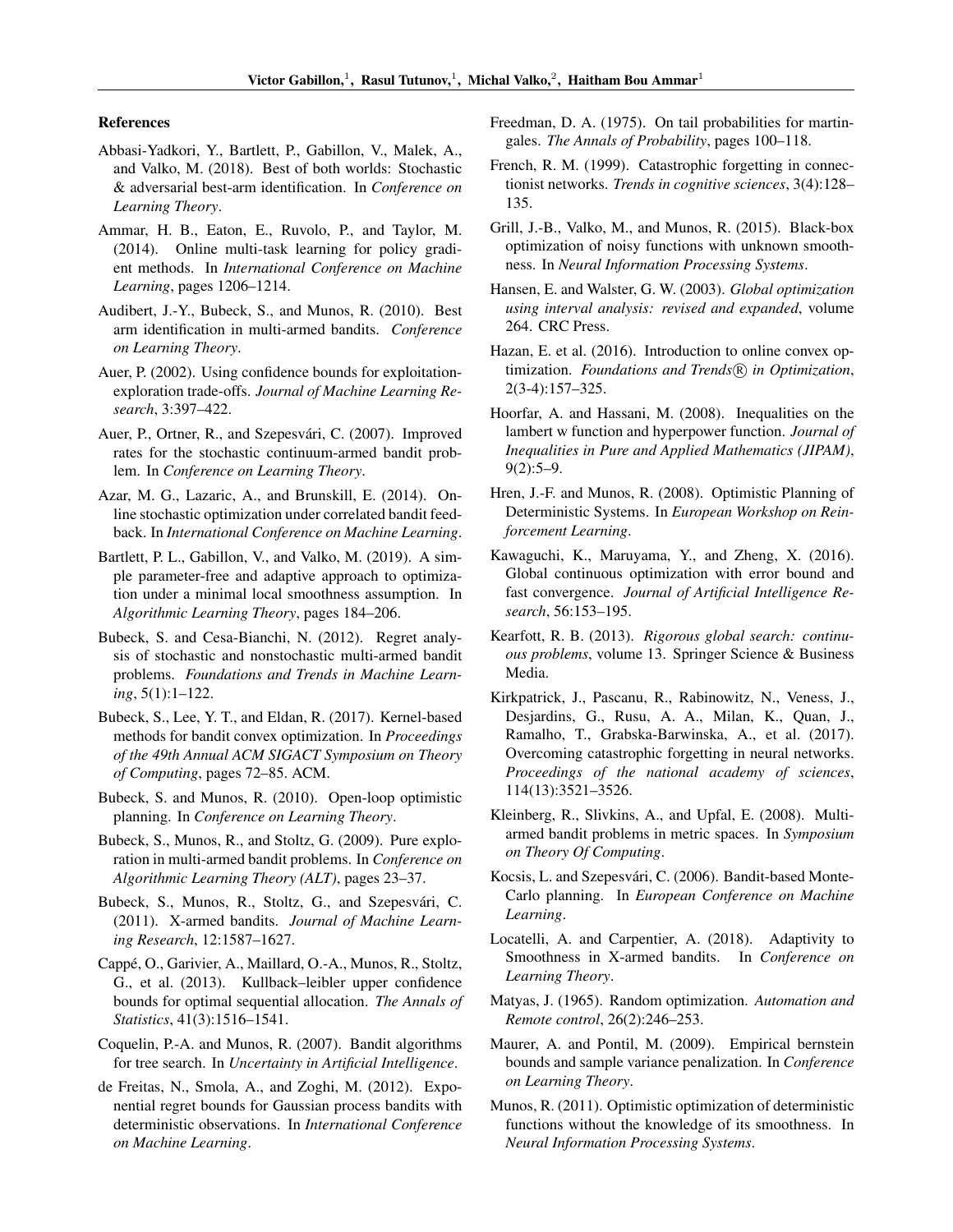- Munos, R. (2014). From bandits to Monte-Carlo tree search: The optimistic principle applied to optimization and planning. *Foundations and Trends in Machine Learning*, 7(1):1–130.
- Nesterov, Y. and Spokoiny, V. (2017). Random gradientfree minimization of convex functions. *Foundations of Computational Mathematics*, 17(2):527–566.
- Parisi, G. I., Kemker, R., Part, J. L., Kanan, C., and Wermter, S. (2019). Continual lifelong learning with neural networks: A review. *Neural Networks*.
- Pintér, J. D. (1996). *Global Optimization in Action. Continous and Lipschitz Optimization: Algorithms, Implementations and Applications*. Kluwer Academic Publishers: Boston.
- Powers, D. (1998). [Applications and explanations of Zipf's](http://aclweb.org/anthology/W98-1218) [law.](http://aclweb.org/anthology/W98-1218) In *New methods in language processing and computational natural language learning*. Association for Computational Linguistics.
- Shang, X., Kaufmann, E., and Valko, M. (2019). General parallel optimization without metric. In *Algorithmic Learning Theory*.
- Strongin, R. and Sergeyev, Y. (2000). *Global Optimization with Non-Convex Constraints: Sequential and Parallel Algorithms*. Nonconvex Optimization and Its Applications. Springer.
- Thrun, S. and Mitchell, T. M. (1995). Lifelong robot learning. *Robotics and autonomous systems*, 15(1-2):25–46.
- Valko, M., Carpentier, A., and Munos, R. (2013). Stochastic simultaneous optimistic optimization. In *International Conference on Machine Learning*.
- Yoon, J., Kim, S., Yang, E., and Hwang, S. J. (2019). Scalable and order-robust continual learning with hierarchically decomposed networks. *arXiv preprint arXiv:1902.09432*.
- Zinkevich, M. (2003). Online Convex Programming and Generalized Infinitesimal Gradient Ascent. In *Proceedings of the 20th International Conference on Machine Learning*, pages 928–936.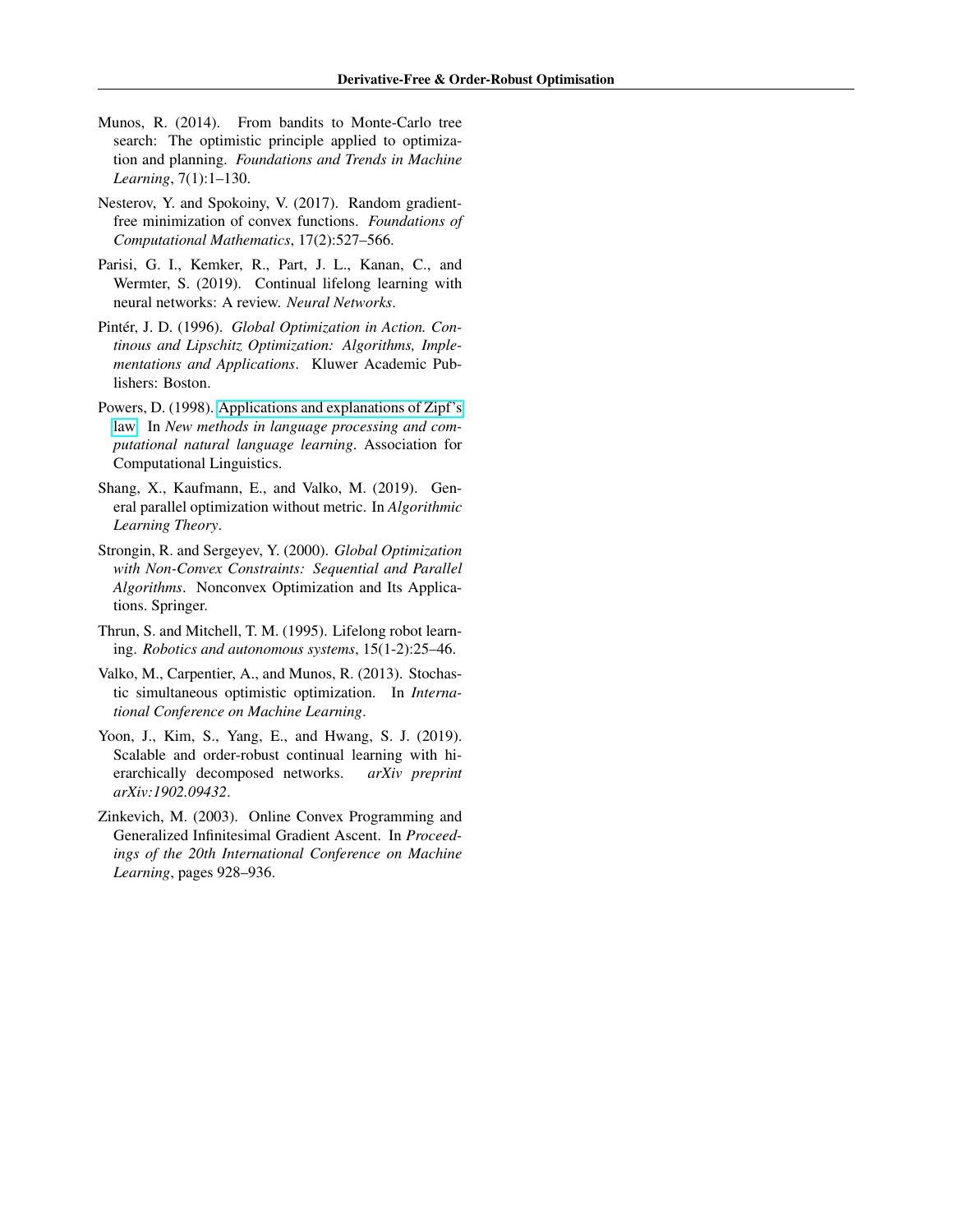# A Proofs of simple regret for the uniform strategies

Results in the deterministic and stochastic cases with known smoothness parameters were also reported in Hren and Munos (2008) and Bubeck and Munos (2010).

# A.1 Deterministic case

Deterministic feedback Let us consider the uniform exploration that evaluates all the cells at the deepest possible depth H with a budget of n and recommends  $x(n)$  the x with the highest observed  $f(x)$ . We have H the largest value such that  $K^H \leq n$ . Therefore  $H = \lfloor \log_K(n) \rfloor$ . Because of Assumption 1 we have  $r_n \le \nu \rho^H$ . Therefore  $r_n = \mathcal{O}\Big((K/n)^{\frac{\log 1/\rho}{\log K}}\Big).$ 

*Proof.* Consider one global optimum  $x^*$ . For all  $i \in [K^H]$ , let  $x_{H,i}$  be the element selected for evaluation by the uniform exploration in  $\mathcal{P}_{H,i}$ . Then,

$$
f(x(n)) \stackrel{\text{(a)}}{\geq} f(x_{H,i_H^*}) \stackrel{\text{(b)}}{\geq} f(x^*) - \nu \rho^H.
$$

where (a) is because uniform has opened all the cells at depth H and  $x(n) = \arg \max_{\mathcal{P}_{H,i} \in \mathcal{T}} f(x_{H,i})$ , and (b) is by Assumption 1. Therefore  $r_n = f(x^*) - f(x(n)) \leq$  $\nu \rho^H = \nu \rho^{\lfloor \log_K(n) \rfloor} = \nu \rho^{\lfloor \log_K(n/K) + 1 \rfloor} \leq \nu \rho^{\log_K(n/K)} =$  $\nu\Big(\left(K/n\right)^{\frac{\log 1/\rho}{\log K}}\Big).$  $\Box$ 

### A.2 Stochastic case without knowledge of the smoothness parameters  $\nu$ ,  $\rho$

*Proof.* Consider one global optimum  $x^*$ . For all  $i \in [K^H]$ , let us fix  $x_{h,i}$  be the element selected for evaluation by the uniform exploration in  $\mathcal{P}_{h,i}$  each of the  $\left\lfloor \frac{n}{K^H} \right\rfloor$  times this cell is selected. We define and consider event  $\xi_{\delta}$  and prove it holds with high probability.

Let  $\xi_{\delta}$  be the event under which all average estimates in the cells receiving at least one evaluation from uniform are within their classical confidence interval, then  $P(\xi_{\delta}) \geq 1 \delta$ , where

$$
\xi_{\delta} \triangleq \left\{ \forall i \in \left[ K^H \right], \left| \widehat{f}_{H,i} - f(x_{H,i}) \right| \leq b \sqrt{\frac{\log(2n/\delta)}{n/K^H}} \right\}.
$$

We have  $P(\xi_{\delta}) \geq 1 - \delta$ , using Chernoff-Hoeffding's inequality taking a union bound on all opened cells. On  $\xi_{\delta}$  we have,

 $\boldsymbol{\mathit{f}}$ 

$$
f(x(n)) \geq \hat{f}(x(n)) - b \sqrt{\frac{\log(2n/\delta)}{n/K^H}}
$$
  
\n
$$
\geq \hat{f}_{H,i^*} - \sqrt{\frac{\log(2n/\delta)}{n/K^H}}
$$
  
\n(a)  
\n
$$
\geq f(x_{H,i^*}) - 2b \sqrt{\frac{\log(2n/\delta)}{n/K^H}}
$$
  
\n(c)  
\n
$$
\geq f(x^*) - \nu \rho^H - 2b \sqrt{\frac{\log(2n/\delta)}{n/K^H}}
$$

where (a) is because  $\xi_{\delta}$  holds and (b) is because uniform has opened all the cells at depth H and  $x(n)$  =  $\arg \max_{\mathcal{P}_{h,i} \in \mathcal{T}} f(x_{h,i}),$  and (c) is by Assumption 1. We

.

have 
$$
\nu \rho^H \leq \nu \left( \left( \frac{K}{n \rho^2} \right)^{\frac{1}{\log K} + 2} \right)
$$
 and  $\sqrt{\frac{\log(2n/\delta)}{n/K^H}} \leq$   
 $\sqrt{\log(2n/\delta)} \left( \left( \frac{K}{n \rho^2} \right)^{\frac{1}{\log K} + 2} \right).$ 

Therefore  $r_n = f(x^*) - f(x(n)) \le \nu \rho^H - 2b \sqrt{\frac{\log(2n/\delta)}{n/K^H}}$ .  $\sqrt{2}$  $\left(\left(\frac{K}{n\rho^2}\right)^{\frac{1}{\log K}}\right)$  $\Box$  $r_n = \mathcal{O}$  $\log(1/\delta)\nu$ 

#### A.3 The non-stochastic case

Theorem 1 (Upper bounds for ROBUNI). *Consider any sequence of functions*  $f_1, \ldots, f_n$  *such that*  $|f_t(x)| \le f_{max}$ *for all*  $x \in \mathcal{X}$  *and*  $t \in [n]$ *. Let*  $f = \frac{1}{n} \sum_{t=1}^{n} f_t$ *, and*  $x^*$  *be one of the global optima of* f *with associated* (ν, ρ)*. Then after* n *rounds, the simple regret of* ROBUNI *is bounded as:*

$$
\mathbb{E}[r_n] = \mathcal{O}\!\left(\log(n/\delta)\!\left(\frac{K}{n\rho^2}\right)^{\frac{1}{\log K} + 2}\right)
$$

*Proof.* Let us fix some depth H and consider a collection of functions  $f_1, \ldots, f_n$ . Given  $f_1, \ldots, f_n$ , after n rounds the random variables  $f_{H,i}(t)$  are conditionally independent from each other for all i at depth H and for all  $t \in [n]$  as we have  $\mathbb{P}(x_t \in \mathcal{P}_{H,i} \cap h \geq 0) = \mathbb{P}(x_t \in \mathcal{P}_{H,i}) \geq 1/K^H$ are fixed for all i at depth H and  $t \in [n]$ .

The variance of  $\tilde{f}_{H,i}(t)$  is the variance of a scaled Bernoulli random variable with parameter  $\mathbb{P}(x_t \in \mathcal{P}_{H,i}) \geq$  $1/K^H$  and range  $[0, K^H E_{x \sim U(\mathcal{P}_{h,i})}[f_t(x)]]$ , therefore we have  $|\tilde{f}_{H,i}(t) - E_{x \sim U(\mathcal{P}_{h,i})}[f_t(x)]| \leq K^H$ , and  $\sigma^2_{\widetilde{f}_{H,i}(t)-E_{x\sim U(\mathcal{P}_{h,i})}[f_t(x)]}$  =  $\sigma^2_{\widetilde{f}}$  $\frac{2}{\tilde{f}_{H,i}(t)} \leq 1/K^H(1 1/K^H)K^{2H} \hat{f}_{H,i}^2(t) \leq K^H f_{max}^2$ .

We define and consider event  $\xi_{\delta}$  and prove it holds with high probability. Let  $\xi_{\delta}$  be the event under which all average estimates in all the cells at depth  $H$  are within their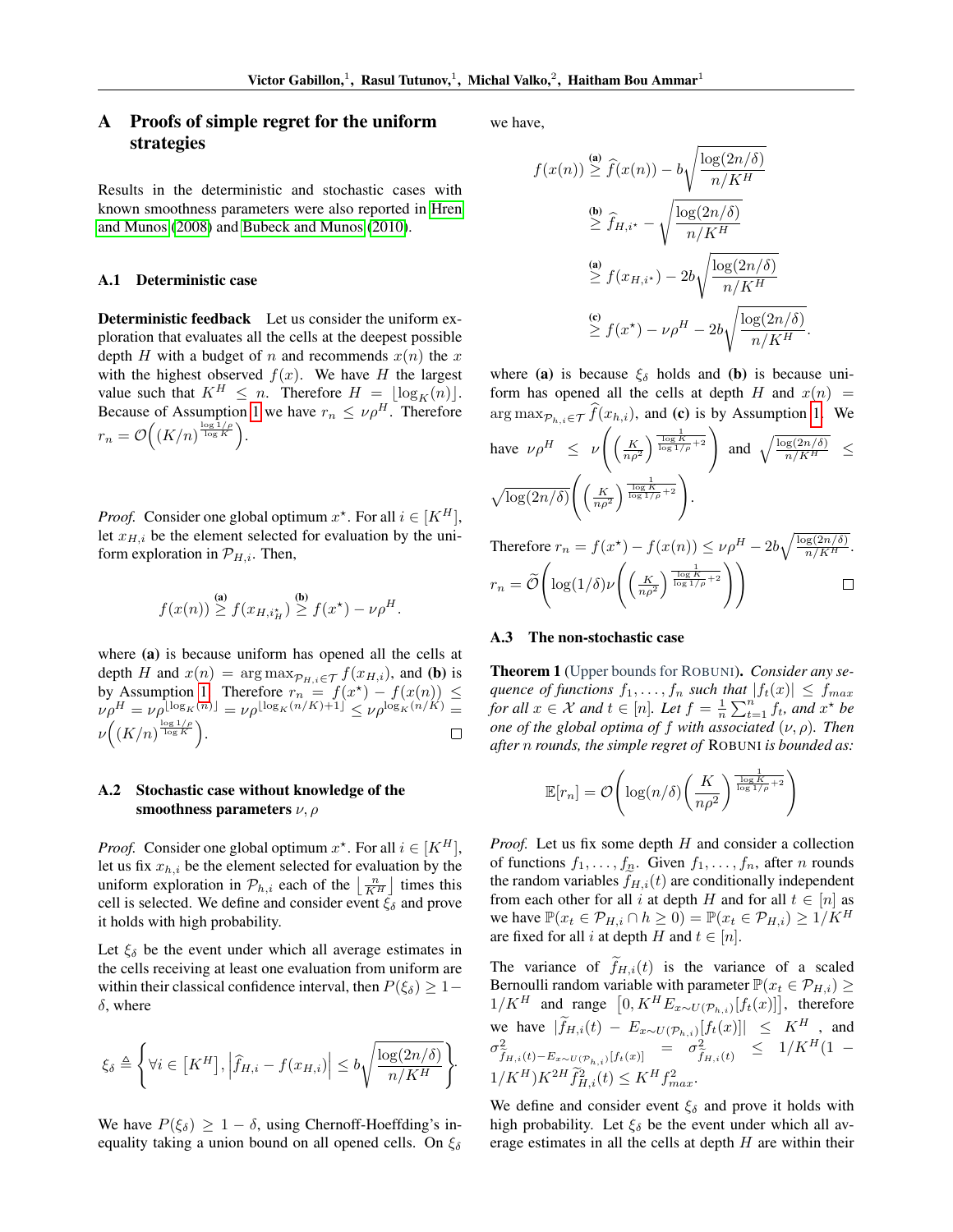classical confidence interval, then  $P(\xi_{\delta}) \geq 1 - \delta$ , where

$$
\xi_{\delta} \triangleq \left\{ \forall \mathcal{P}_{H,i}, \left| \widetilde{F}_{H,i}(n) - F_{H,i}(n) \right| \right\} \n\leq \sqrt{2n f_{max}^2 K^H \log(n^2/\delta)} + \frac{f_{max}^2}{3} K^H \log(n^2/\delta) \right\}.
$$

We have  $P(\xi_{\delta}) \geq 1 - \delta$ , using Bennett's inequality from Theorem 3 in Maurer and Pontil (2009) and from taking a union bound on all opened cells. We denote  $B_h = \sqrt{2nK^h \log(n^2/\delta)} + bK^h \log(n^2/\delta)$  and we denote by  $h(n)$  the depth of  $x(n)$ . On  $\xi_{\delta}$  we have, for any  $H \in [\lfloor \log_K(n) \rfloor],$ 

$$
\mathbb{E}[f(x(n))] \stackrel{\text{(a)}}{\geq} \frac{1}{n} \left( \widetilde{F}(x(n)) - B_{h(n)} \right) \stackrel{\text{(b)}}{\geq} \frac{1}{n} \left( \widetilde{F}_{H,i^*} - B_H \right)
$$
\n
$$
\stackrel{\text{(a)}}{\geq} \frac{1}{n} \left( F_{H,i^*} - 2B_H \right)
$$
\n
$$
\stackrel{\text{(c)}}{\geq} f(x^*) - \nu \rho^H - 2B_H/n. \tag{5}
$$

where (a) is because  $\xi_{\delta}$  holds (b) is by definition of  $x(n)$  as  $x(n) \leftarrow \arg\max_{x_{h,i}} F_{h,i}(n) - B_h$ , and (c) is by Assumption 1.  $x_{h,i}$ 

In order to maximize the lower bound in 5 we  
\nset 
$$
H = \left\lfloor \log_{K/\rho^2}(n) \right\rfloor
$$
. We have  $\nu \rho^H \le$   
\n
$$
\nu \left( \left( \frac{K}{n \rho^2} \right)^{\frac{1}{\log K} + 2} \right) \text{ and } \sqrt{\log(n^2/\delta) K^H/n} \le
$$
\n
$$
\sqrt{\log(n^2/\delta)} \left( \left( \frac{K}{n \rho^2} \right)^{\frac{1}{\log K} + 2} \right) \text{ and } bK^H/n \log(n^2/\delta) =
$$
\n
$$
\mathcal{O}\left( \sqrt{\log(n^2/\delta)} \left( \left( \frac{K}{n \rho^2} \right)^{\frac{2}{\log K} + 2} \right) \right).
$$
\nTherefore  $\mathbb{E}_{\nu_n}[r_n] = f(x^*) - \mathbb{E}[f(x(n))] \le \nu \rho^{H+1} -$ 

$$
2B/n. r_n = \mathcal{O}\left(\log(n/\delta)\left(\frac{K}{n\rho^2}\right)^{\frac{1}{\log K}\left(\frac{1}{\log 1/\rho} + 2\right)}\right)
$$

# B Proofs of simple regret for VROOM

#### The non-stochastic feedback case

*Proof.* Let us fix some depth H and consider a collection of functions  $f_1, \ldots, f_n$ . Given  $f_1, \ldots, f_n$ , after *n* rounds the random variables  $f_{H,i}(t)$  can be dependent of each other for all  $h \geq 0$  and  $i \in [K^H]$  and  $t \in [n]$  as  $p_{h,i,t}$  depends on previous observations at previous rounds. Therefore, we use the Bernstein inequality for martingale differences by Freedman (1975).

The variance of  $\widetilde{f}_{H,i}(t)$  is the variance of a scaled Bernoulli random variable with parameter  $\mathbb{P}(x_t \in \mathcal{P}_{H,i}) \geq \frac{1}{K}$   $\log_K^2(n)$  and range  $[0, K^{\hat{H}} E_{x \sim U(\mathcal{P}_{h,i})}[\hat{f}_t(x)] \log^2(n)],$ 

therefore we have 
$$
|\hat{f}_{H,i}(t) - E_{x \sim U(\mathcal{P}_{h,i})}[f_t(x)]| \leq K^H \log_K^2(n) f_{max}
$$
, and  $\sigma_{\tilde{f}_{H,i}(t) - E_{x \sim U(\mathcal{P}_{h,i})}[f_t(x)] = \sigma_{\tilde{f}_{H,i}(t)}^2 \leq 1/K^H (1 - 1/K^H) K^{2H} \tilde{f}_{H,i}^2(t) \leq K^H f_{max}^2$ .

Then, following the same reasoning as in the proof of Theorem 1, but replacing the Bernstein inequality by the Bernstein inequality for martingale differences of Freedman (1975) applied to the martingale differences  $f_{k,t}-f_{k,t}$ , we obtain the claimed result for the adversarial case.

#### The i.i.d. stochastic feedback case

*Proof.* Note that as the regret guaranties proved in the nonstochastic case also hold in the stochastic case. So we are left to prove  $\mathbb{E}[r_n] = \widetilde{\mathcal{O}}\left(\frac{1}{n}\right)^{\frac{1}{d+3}}$ .

We place ourselves in the i.i.d. stochastic setting described in Section 1. Let us consider a fixed depth  $H$  which value will be chosen towards the end of the proof in order to minimize the simple regret with respect to this H.

We consider one global optimum  $x^*$  of  $\overline{f}$  with associated  $(\nu, \rho)$ ,  $C > 1$ , and near-optimality dimension  $d =$  $d(\nu, C, \rho).$ 

We define  $n_{\alpha} \in [n]$  and will analyze how VROOM explore the depth  $h \leq |\log_K(n_\alpha)|$ .

First, we define the rounds used for comparisons.

We define the times  $n_h = \beta n_\alpha \frac{\sum_{h'=1}^{h} \frac{1}{h'}}{\log_K (n_\alpha)}$  for  $h \in$  $\lfloor \log_K(n_\alpha) \rfloor$  and where  $\beta > 1$  is a constant that we will fix later such that  $n_h \leq n$ . To ease the notation and without loss of generality, for each depth  $h$ , we assume that the cells are sorted by their means so that cell 1 is the best,  $f_{h,1} \geq f_{h,2} \geq \ldots \geq f_{h,K^h}.$ 

We define and consider event  $\xi_{\delta}$  and prove it holds with high probability.

Let  $\xi_{\delta}$  be the event under which all average estimates in all the cells at depth  $H$  are within their classical confidence interval, then  $P(\xi_{\delta}) \geq 1 - \delta$ , where  $\xi_{\delta}$  is decomposed in three sub-events  $\xi_{\delta} = \xi_{\delta}^1 \cap \xi_{\delta}^2 \cap \xi_{\delta}^3$  where

$$
\xi_{\delta}^1 \triangleq \{ \forall \mathcal{P}_{h,i}, h \leq \lfloor \log_K(n) \rfloor :
$$
\n
$$
\left| \widetilde{F}_{h,i}(n) - n \overline{f}_{h,i} \right| \leq B_{h,i}^{adv}(n)
$$
\nand\n
$$
\left| \widetilde{F}_{h,i}(n) - F_{h,i}(n) \right| \leq B_{h,i}^{adv}(n) \}
$$
\n
$$
\xi_{\delta}^2 \triangleq \{ \forall \mathcal{P}_{h,i}, h \leq \lfloor \log_K(n) \rfloor, \forall t \in [n],
$$
\n
$$
\left| \widehat{f}_{h,i}(t) - \overline{f}_{h,i} \right| \leq B_{h,i}^{iid}(t) \}
$$
\n
$$
\xi_{\delta}^3 \triangleq \{ \forall h \leq \lfloor \log_K(n_\alpha) \rfloor,
$$
\n
$$
\forall t \geq 8n_\alpha \log^3(n), T_{h,i^\star}(t) \geq \mathbb{E} \left[ \frac{T_{h,i^\star}(t)}{2} \right] \}
$$

We have  $P(\xi_{\delta}^1) \geq 1 - \delta/2$ . Indeed to bound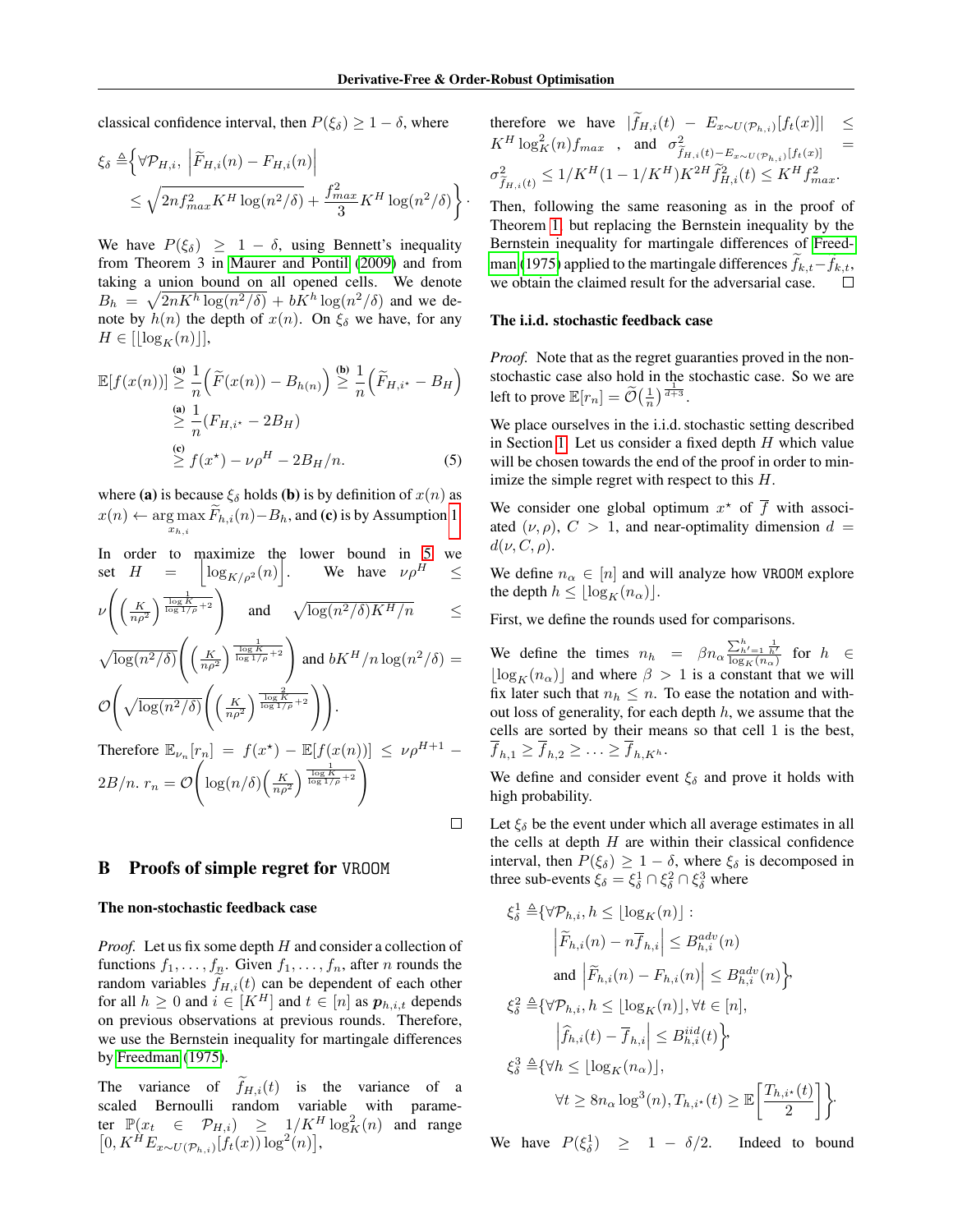$\left| \widetilde{F}_{h,i}(n) - n \overline{f}_{h,i} \right|$  we use the Bernstein inequality for martingale differences of Freedman (1975) applied to the martingale differences  $f_{k,t} - \overline{f}_{k,t}$  and from taking a union bound on all cells at depth  $h \leq \lfloor \log_K(n) \rfloor$ . We have  $P(\xi_{\delta}^1) \geq 1 - \delta/2$ . Indeed, to bound  $\left| \widehat{f}_{h,i}(t) - \overline{f}_{h,i} \right|$  we use the Chernoff-Hoeffding inequality and take a union bound on all cells at depth  $h \leq |\log_K(n)|$ . Finally we have  $P(\xi_{\delta}^3) \geq 1 - \log(n)/n$ . Indeed, using a Chernoff bound we have for  $\forall h \leq \lfloor \log_K(n_\alpha) \rfloor, \forall t \geq 8n_\alpha \log^3(n)$ ,

$$
\mathbb{P}\left(T_{h,i^*}(t) \leq \mathbb{E}\left[\frac{T_{h,i^*}(t)}{2}\right]\right)
$$
\n
$$
\leq \exp\left(-\frac{1}{8}\mathbb{E}\left[\frac{T_{h,i^*}(t)}{2}\right]\right)
$$
\n
$$
\leq \exp\left(-\frac{1}{8}\mathbb{E}\left[\sum_{s=1}^{t-1} \mathbb{P}(x_s \in \mathcal{P}_{h,i^*})\right]\right)
$$
\n(a)\n
$$
\leq \exp\left(-\frac{1}{8}\sum_{s=1}^{t-1} \frac{1}{n_{\alpha} \log^2(n)}\right)
$$
\n
$$
\leq \exp\left(-\frac{1}{8} \frac{8n_{\alpha} \log^3(n)}{n_{\alpha} \log^2(n)}\right) = \exp(-\log(n)) = \frac{1}{n}
$$

where (a) is because  $\mathbb{P}(x_t \in \mathcal{P}_{h,i^*}) \geq$  $\boldsymbol{p}_{h,i^\star,t}$  =  $\frac{1}{\sqrt{1-\frac{1}{h}}}\$  $\frac{1}{h\widehat{\langle i^{\star}\rangle}_{h,t}\overline{\log}_K(n)}$  >  $\frac{1}{\log_K n_{\alpha}K^{\prime}}$  $\frac{1}{\log_K n_\alpha K^h \overline{\log}_K(n)}$  > 1  $\frac{1}{\log_K n_\alpha n_\alpha \overline{\log}_K(n)} \ge \frac{1}{n_\alpha \log^2_K(n)} \ge \frac{1}{n_\alpha \log^2(n)}.$ 

We can therefore decompose the regret  $r_n$  as

$$
\mathbb{E}[r_n] = \left(\delta + \frac{\log(n)}{n}\right) \mathbb{E}[r_n|\xi_\delta^c] + \left(1 - \delta - \frac{\log(n)}{n}\right) \mathbb{E}[r_n|
$$
  

$$
\leq \left(\delta + \frac{\log(n)}{n}\right) f_{\max} + \mathbb{E}[r_n|\xi_\delta].
$$
 (6)

As we will set  $\delta = \frac{4b}{f_{\text{max}}\sqrt{n}}$  the first term of Inequality 6 is already smaller than the claimed result of the Theorem so we now focus on bounding the second term.

For any  $x^*$ , we write

$$
\perp_h = \left\{ h' \geq 0 : \forall t \geq n_h, \langle \widehat{\mathcal{P}_{h',i^*}} \rangle_{h',t} \leq C \rho^{-dh'} \right\}
$$

that contains all the depth h such that for all time  $t \geq n_h$  the cell containing  $x^*$  at depth h is ranked with a smaller index than  $C\rho^{-dh}$  by VROOM. As explained above we are trying here to introduce tools that will help us to upper bound the ranking of the best arm to be able then to upper bound the variance of its estimates.

On  $\xi_{\delta}$  we have, for all  $H \in ||\log_K(n)||$ 

$$
\mathbb{E}[f(x(n))] \stackrel{\text{(a)}}{\geq} \frac{1}{n} \left( \widetilde{F}_{h(n),i(n)} - B_{h(n),i(n)}(n) \right)
$$
  
\n
$$
\stackrel{\text{(b)}}{\geq} \frac{1}{n} \left( \widetilde{F}_{\perp_{H},1} - B_{\perp_{H},1}(n) \right)
$$
  
\n
$$
\stackrel{\text{(a)}}{\geq} \frac{1}{n} \left( n \overline{f}_{\perp_{H},1} - 2B_{\perp_{H},1}(n) \right)
$$
  
\n
$$
\stackrel{\text{(c)}}{\geq} \overline{f}(x^*) - \nu \rho^{\perp_{H}} - 2B_{\perp_{H},1}(n) / n. \tag{7}
$$

where (a) is because  $\xi_{\delta}$  holds (b) is by definition of  $x(n)$ as  $x(n) \leftarrow \arg \max F_{h,i}(n) - B_{h,i}(n)$ , and (c) is by As $x_{h,i}$ sumption 1.

We now need to bound  $\perp_H$  and bound  $B_{\perp_H,1}(n)$  for some  $H \in [\lfloor \log_K(n_\alpha) \rfloor]$ . To obtain a tight bound we try to have  $\nu\rho^{\perp_H}$  and  $B_{\perp_H,1}(n)$  of the same order.

We use for that Lemma 2 that provide sufficient condition in Equation 17 to lower bound  $\perp$ <sub>H</sub>. We now define the quantity h that verify this condition. h is so that the  $\nu\rho^{\perp_H}$ and  $B_{\perp H,1}^{iid}(n)$  are equal. We denote  $\tilde{h}$  the real number satisfying

$$
\frac{n_{\alpha}\nu^2\rho^{2h}}{K\widetilde{h}b^2\log^2(2n^2/\delta)} = C\rho^{-d\widetilde{h}}.\tag{8}
$$

Our approach is to solve Equation 8 and then verify that it gives a valid indication of the behavior of our algorithm in term of its optimal  $h$ . We have

$$
\widetilde{h} = \frac{1}{(d+2)\log(1/\rho)} W\left(\frac{\nu^2 n_{\alpha}(d+2)\log(1/\rho)}{KCb^2\log^2(2n^2/\delta)}\right)
$$

 $\mathbb{E}[r_n|\xi_\delta]$ <sup>where</sup> standard W is the Lambert W function.

Using standard properties of the  $\lvert \cdot \rvert$  function, we have

$$
\frac{n_{\alpha} \nu^2 \rho^{2[\tilde{h}]} }{K[\tilde{h}]\,b^2 \log^2(2n^2/\delta)} \ge \frac{n_{\alpha} \nu^2 \rho^{2\tilde{h}}}{K\tilde{h}b^2 \log^2(2n^2/\delta)}
$$
  
= 
$$
C\rho^{-d\tilde{h}} \ge C\rho^{-d[\tilde{h}]}.
$$

From the previous inequality we also have, as  $d \leq$  $\log(K)/\log(1/\rho),$ 

$$
n_{\alpha} \ge
$$
  

$$
\frac{n_{\alpha} \nu^2 \rho^2 [\tilde{h}]}{K [\tilde{h}] b^2 \log^2(2n^2/\delta)} \ge C \rho^{-d} [\tilde{h}] \ge K^{[\tilde{h}]}.
$$

which leads to  $\left[\begin{matrix} \widetilde{h} \end{matrix}\right] \leq \lfloor \log_K(n_\alpha) \rfloor$ . Having  $\left[\begin{matrix} \widetilde{h} \end{matrix}\right] \in$  $\left[\lfloor \log_K(n_\alpha) \rfloor \right]$  and using Lemma 2 we have that if  $\beta \geq$  $8\log^3(n)\lfloor \log_K(n_\alpha)\rfloor$  then  $\perp_{\lfloor \widetilde{h}\rfloor} \geq \lfloor \widetilde{h}\rfloor$ .

To bound  $B_{\perp_H,1}(n)$  we use Lemma 1. Therefore, choosing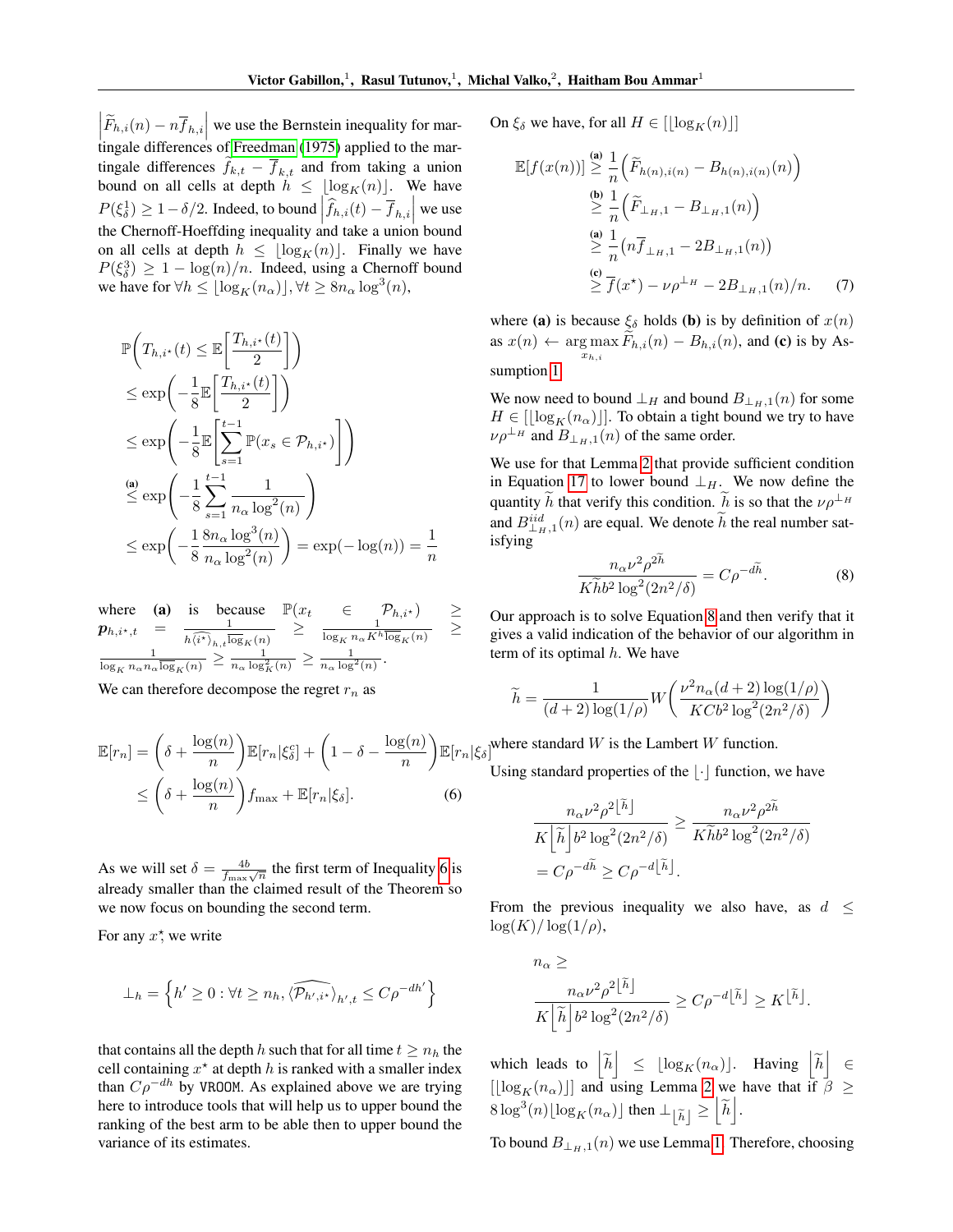$\setminus$ 

$$
H = \left[\tilde{h}\right], \text{ we get to rewrite Equation 7 as}
$$
  
\n
$$
\mathbb{E}[f(x(n))] \ge \overline{f}(x^*) - \nu \rho^{\perp}[\tilde{h}] - 2B_{\perp}(\tilde{h}) \cdot (n)/n
$$
  
\n
$$
\ge \overline{f}(x^*) - \nu \rho^{[\tilde{h}]}
$$
  
\n
$$
-4f_{\text{max}} \sqrt{\log^3(2n^2/\delta) \left(\frac{n_{\alpha}^2}{n^2} + \frac{C\rho^{-d\perp}[\tilde{h}])}{n}\right)}
$$
  
\n(9)

Moreover, as proved by Hoorfar and Hassani (2008), the Lambert  $W(x)$  function verifies for  $x \ge e, W(x) \ge$  $\log\left(\frac{x}{\log x}\right)$ . Therefore, if  $\frac{\nu^2 n_\alpha (d+2) \log(1/\rho)}{KCb^2 \log(2n^2/\delta)} > e$  we have, we have the first term in Equation 9

$$
\rho^{\left[\tilde{h}\right]} \leq \rho^{\frac{1}{(d+2)\log(1/\rho)} W\left(\frac{\nu^2 n_{\alpha}(d+2)\log(1/\rho)}{KCb^2\log^2(2n^2/\delta)}\right) - 1}
$$
\n
$$
\leq \rho^{\frac{1}{(d+2)\log(1/\rho)}} \log \left(\frac{\frac{\nu^2 n_{\alpha}(d+2)\log(1/\rho)}{KCb^2\log^2(2n^2/\delta)}}{\exp^2\left(\frac{\nu^2 n_{\alpha}(d+2)\log(1/\rho)}{KCb^2\log^2(2n^2/\delta)}\right)}\right)
$$
\n
$$
= \left(\frac{\frac{\nu^2 n_{\alpha}(d+2)\log(1/\rho)}{KCb^2\log^2(2n^2/\delta)}}{e\log\left(\frac{\nu^2 n_{\alpha}(d+2)\log(1/\rho)}{KCb^2\log^2(2n^2/\delta)}\right)}\right)^{\frac{-1}{(d+2)}}
$$

Then we have, from Equation 8,

 $T$ 

$$
\sqrt{\frac{C\rho^{-d\perp_{\lfloor \tilde{h}\rfloor}}}{n}} \leq \sqrt{\frac{C\rho^{-d\tilde{h}}}{n}} = \sqrt{\frac{n_{\alpha}\nu^2\rho^{2\tilde{h}}}{nK\tilde{h}b^2\log^2(2n^2/\delta)}}
$$

$$
\leq \frac{\nu\rho^{\tilde{h}}}{\sqrt{K}b\log^2(2n^2/\delta)},
$$

which is bounded above.

Then in Equation 9, using that  $\sqrt{a^{\prime} + b^{\prime}} \leq \sqrt{b^{\prime}}$  $\overline{a'} + \sqrt{ }$  $\overline{b'}$  for two non negative numbers  $(a', b')$ , we have three terms of the shape:  $n_{\alpha}^{\frac{-1}{d+2}} + n_{\alpha}/n + n_{\alpha}^{\frac{-1}{d+2}}$ . As explained in the sketch of proof we need to have  $n_{\alpha}$  of order  $n^{\frac{d+2}{d+3}}$  in order to minimize the previous sum.

More precisely we set  $n_{\alpha} = n^{\frac{d+2}{d+3}}/(8 \log^4(n))$  and set  $\beta =$  $8 \log^4(n)$  and  $\delta = \frac{4b}{f_{\text{max}}\sqrt{n}}$  and obtain the claimed result.  $\Box$ 

**Lemma 1.** *If*  $\beta \ge 8 \log^4(n) \lfloor \log_K(n_\alpha) \rfloor$ , for any global *optimum* x ? *with associated* (ν, ρ) *from Assumption 1, any*  $C > 1$ *, for any*  $\delta \in (0, 1)$ *, on event*  $\xi_{\delta}$  *defined above, for any depth*  $h \in [[\log_K(n_\alpha)]]$ *, we have that if* 

$$
\frac{n_{\alpha}}{K} \nu^2 \rho^{2h} / (b^2 h \log^2(2n^2/\delta)) \ge C \rho^{-d(\nu, C, \rho)h}, \quad (10)
$$

*that*

$$
B_{\perp_h,1}(n) \le 2f_{\max} \sqrt{\log^3(2n^2/\delta)(n_{\alpha}^2 + nC\rho^{-d\perp_h})}.
$$

*Proof.* The assumptions of Lemma 2 being verified we have  $h \in \perp_h$ . Also we have,

$$
B_{\perp_h,1}(n) \tag{11}
$$

$$
= f_{\max} \sqrt{2 \log_k(n) \log 2n^2/\delta \sum_{s=1}^n \widehat{\langle 1 \rangle}_{h,s}} \quad (12)
$$

$$
+ f_{\max} \overline{\log_K}(n) \frac{\log 2n^2/\delta}{3}.
$$
 (13)

We bound the first term by having

$$
\sum_{s=1}^{n} \widehat{\langle 1 \rangle}_{h,s} = \sum_{h=0}^{\lfloor \log_K(n_{\alpha}) \rfloor - 1} \sum_{s=n_h+1}^{n_h} \widehat{\langle 1 \rangle}_{h,s}
$$
  
+ 
$$
\sum_{s=n_{\lfloor \log_K(n_{\alpha}) \rfloor}+1}^{n} \widehat{\langle 1 \rangle}_{h,s}
$$
  

$$
\leq \sum_{h=0}^{\lfloor \log_K(n_{\alpha}) \rfloor - 1} \sum_{s=n_h+1}^{n_h} K^{\lfloor \log(n_{\alpha}) \rfloor}
$$
  
+ 
$$
\sum_{s=n_{\lfloor \log_K(n_{\alpha}) \rfloor}+1}^{n} C\rho^{-d\perp_h}
$$
  

$$
\leq \sum_{h=0}^{n} \sum_{s=n_h+1}^{n} n_{\alpha} + nC\rho^{-d\perp_h}
$$
  

$$
\leq n_{\alpha}^2 + nC\rho^{-d\perp_h}
$$

where (a) is because  $h \in [\lfloor \log_K(n_\alpha) \rfloor]$  and  $\perp_h \geq h$ .

Because in Equation 11 the second term is smaller than the first, we have

$$
B_{\perp_h,1}(n) \qquad (14)
$$
  
=  $2f_{\text{max}}\sqrt{2\log_K(n_\alpha)\log_K(n)\log(2n^2/\delta)(n_\alpha^2 + nC\rho^{-d\perp_h})}$   
(15)

$$
\leq 2f_{\max}\sqrt{2\log^3(2n^2/\delta)(n_\alpha^2 + nC\rho^{-d\perp_h})}.\tag{16}
$$

$$
\Box
$$

**Lemma 2.** If  $\beta \ge 8 \log^4(n) \lfloor \log_K(n_\alpha) \rfloor$ , For any global *optimum* x ? *with associated* (ν, ρ) *from Assumption 1, any*  $C > 1$ *, for any*  $\delta \in (0, 1)$ *, on event*  $\xi_{\delta}$  *defined above, for any depth*  $h \in [[\log_K(n_\alpha)]]$ *, we have that if* 

$$
\frac{n_{\alpha}}{K} \nu^2 \rho^{2h} / (b^2 h \log^2(2n^2/\delta)) \ge C \rho^{-d(\nu, C, \rho)h}, \quad (17)
$$

*that*  $h \in \perp_h$ *.* 

*Proof.* To simplify notation we write  $d(\nu, C, \rho)$  as d. We place ourselves on event  $\xi_{\delta}$  defined above. We prove the statement of the lemma, given that event  $\xi_{\delta}$  holds, by induction in the following sense. For a given  $h$ , we assume the hypotheses of the lemma for that  $h$  are true and we prove